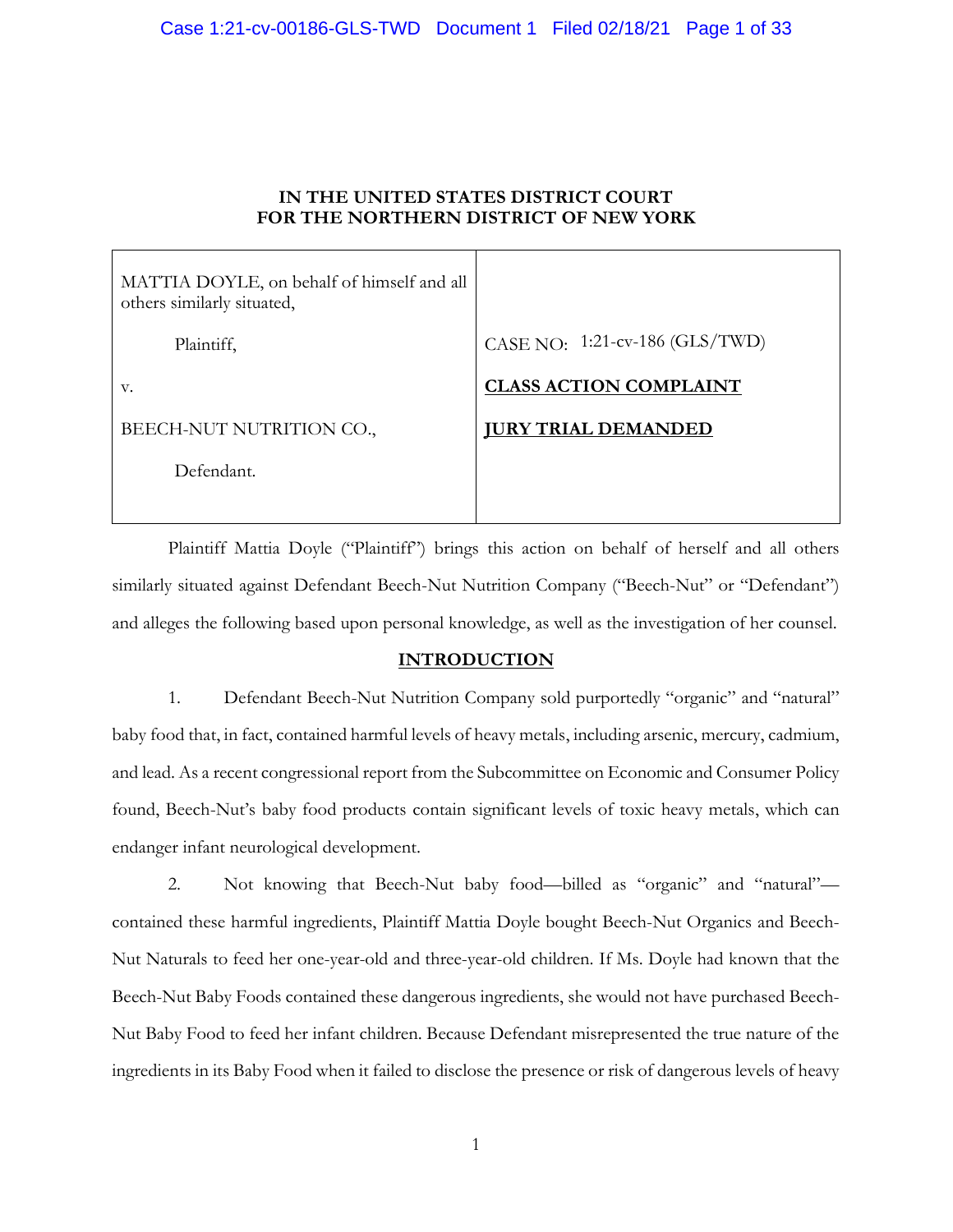#### Case 1:21-cv-00186-GLS-TWD Document 1 Filed 02/18/21 Page 2 of 33

metals, Ms. Doyle brings this action, individually and on behalf of all others similarly situated, against Defendant Beech-Nut Nutrition Company for breach of express and implied warranties, fraud, fraudulent omission, and violation of consumer protection law.

3. To stop the sale of Beech-Nut Baby Foods containing dangerous heavy metals to unwitting parents buying food for their babies, Plaintiff seeks an injunction requiring that Defendant stop the sale of its products with these metals, and requiring that Defendant instead test its products so that it can both (1) confirm that ingredients are at safe levels, and (2) disclose those levels to Plaintiff and the consuming public. Plaintiff all seeks monetary relief that restores monies paid for the products to the proposed Class and Sub-Classes.

#### **JURISDICTION**

4. This Court has jurisdiction over all causes of action asserted herein under the Class Action Fairness Act, 28 U.S.C. § 1332(d)(2), because at least one member of the Class is of diverse state citizenship from Defendant, there are more than 100 members of the Class, and the aggregate amount in controversy exceeds the value of \$5,000,000, exclusive of interest and costs.

5. This Court has personal jurisdiction over Defendant because Defendant is headquartered in this District and conducts substantial business in this District and the State of New York through its headquarters, sale of products, and website, and Plaintiff has suffered injury as a result of Defendant's acts in this District.

6. Venue is proper in this Court pursuant to 28 U.S.C. § 1391 because Defendant has its principal place of business in this District in this District and because a substantial part of the events, misrepresentations, and omissions giving rise to this action occurred in, were directed to, and originated in this District.

#### **PARTIES**

7. Plaintiff Mattia Doyle, a resident of Yorba Linda, California, purchased Defendant's baby foods to feed to her one-year-old and three-year-old children. Plaintiff purchased Beech-Nut Organics (sweet potatoes; carrots; butternut squash; apple; pears; pear, kale, and cucumber; apple, kiwi, and spinach) and Beech-Nut Naturals (carrots; green beans). Plaintiff purchased the baby foods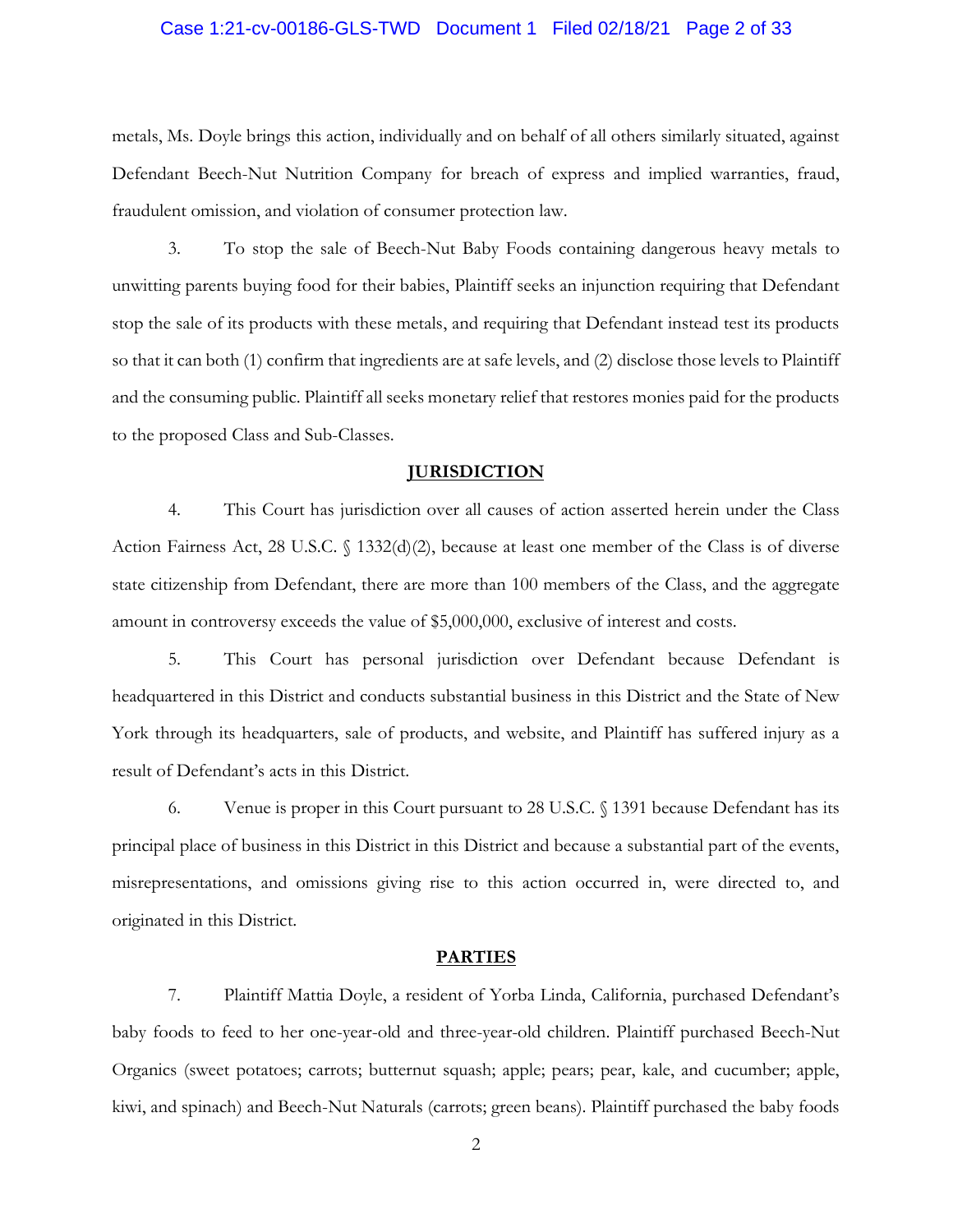#### Case 1:21-cv-00186-GLS-TWD Document 1 Filed 02/18/21 Page 3 of 33

in 2020 from a ShopRite store in Ramsey, New Jersey, and in 2021 from a Target store in Fullerton, California. Plaintiff saw Defendant's nutritional and quality claims on the packaging, including the "Organics" and "Naturals" representations contained in the very name of the food as well as the "Stage" representations, and "real food for babies," which she relied on in deciding to purchase the Baby Foods. During that time, based on Defendant's omissions and false and misleading claims, warranties, representations, advertisements, and other marketing, Plaintiff was unaware that the Baby Foods contained any level of heavy metals or toxins, and she would not have purchased the food if she had known the truth about the hazardous levels of heavy metals or toxins present in the "Natural[]" and "Organic[]" Baby Foods that Defendant sold at a premium price.

8. As a result of Defendant's negligent, reckless, and/or knowingly deceptive conduct as alleged herein, Plaintiff was injured when she paid for the Baby Foods that were not as represented. Plaintiff was injured in the amount of the purchase price of the products because the Baby Foods containing dangerous ingredients were not the natural, organic, and safe food she thought she was buying. Restitution of the purchase price is appropriate because even if the Baby Food with dangerous ingredients had some value, the Baby Food with dangerous ingredients is a different product than the safe one she believed she was buying. Plaintiff was further injured because the Baby Food that she purchased has no or *de minimis* value—or a value that was at least less than what she paid for the Baby Food—based on the presence of the alleged heavy metals and/or toxins. Plaintiff was also injured because she paid a premium price for the "Organic[]" and "Natural[]" products that contained high quality ingredients that she reasonably assumed were safe for babies and children to ingest. Plaintiff would not have paid this money had she known that the Baby Foods contained dangerous levels of heavy metals and/or toxins. Damages can be calculated through expert testimony at trial. Further, should Plaintiff encounter the Baby Foods in the future, she could not rely on the truthfulness of the packaging, absent corrective changes to the packaging and advertising of the Baby Foods.

9. Defendant Beech-Nut Nutrition Company is incorporated in New York. Its headquarters and principal place of business is located at One Nutritious Place, Amsterdam, New York 12010.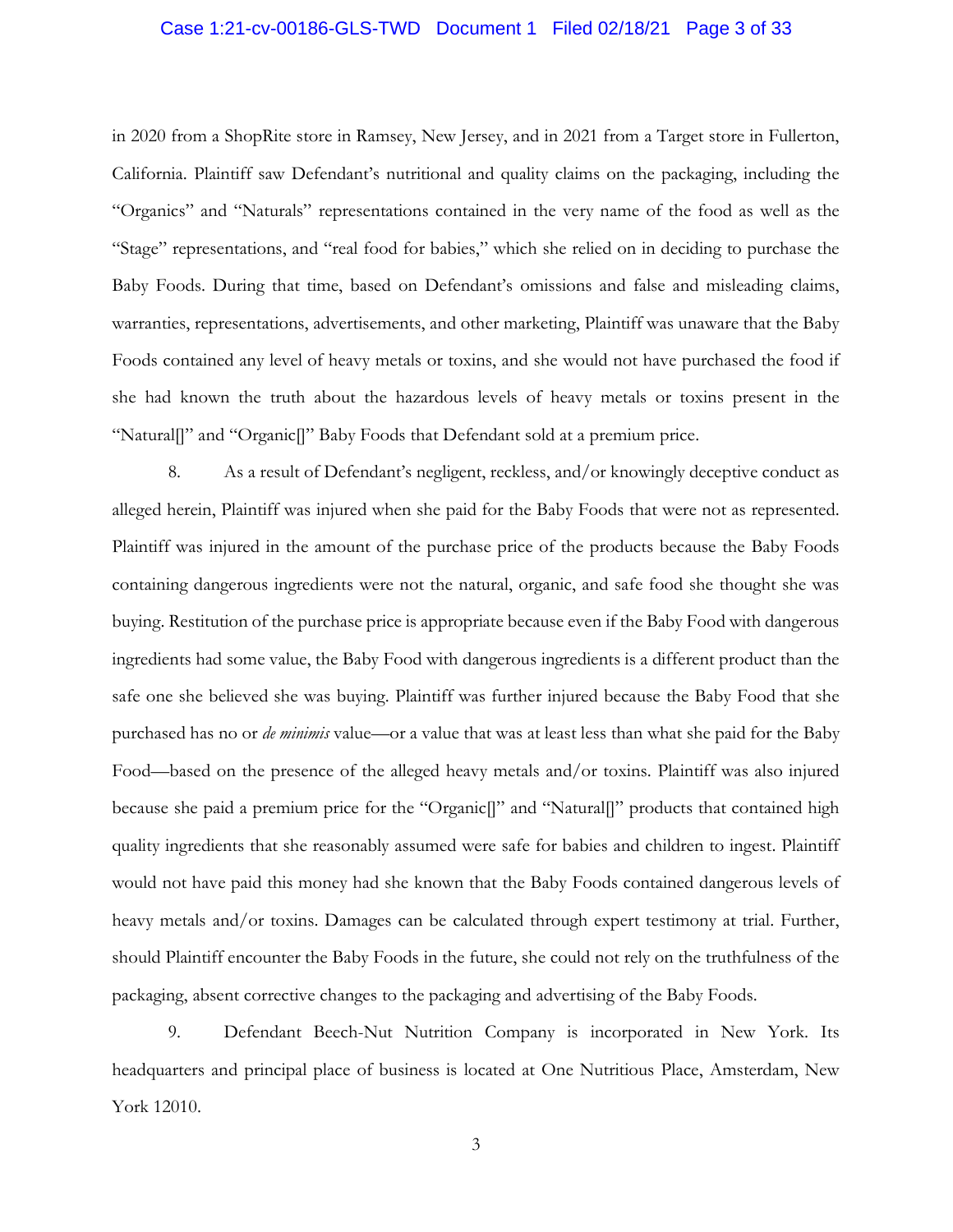#### Case 1:21-cv-00186-GLS-TWD Document 1 Filed 02/18/21 Page 4 of 33

10. Defendant manufactures, markets, advertises, labels, distributes, and sells baby food products under the brand name Beech-Nut throughout the United States, including in this District.

11. Defendant formulates, develops, manufactures, labels, distributes, markets, advertises, and sells the Baby Food under the baby food name Beech-Nut throughout the United States, including in this District, during the Class Period (defined below). The advertising, labeling, and packaging for the Baby Foods, relied upon by Plaintiffs were prepared, reviewed, and/or approved by Defendant and its agents, and were disseminated by Defendant and its agents through marketing, advertising, packaging, and labeling that contained the misrepresentations alleged herein. The marketing, advertising, packaging, and labeling for the Baby Foods were designed to encourage customers to purchase the Baby Foods, and they and reasonably misled reasonable consumers, including Plaintiff and the Class, into purchasing the Baby Foods. Defendant owns, manufactures, and distributes the Baby Foods, and created, allowed, negligently oversaw, and/or authorized the unlawful, fraudulent, unfair, misleading, and/or deceptive labeling and advertising for the Baby Foods. Defendant is responsible for sourcing ingredients, manufacturing the products, and conducting all relevant quality assurance protocols, including testing, for the ingredients and finished Baby Foods.

#### FACTUAL ALLEGATIONS COMMON TO ALL CLASS MEMBERS

#### I. Defendant's False and Misleading Marketing of Its Baby Food

12. None of Defendant's Baby Food packaging disclosed that it contained harmful levels of heavy metals and other ingredients. Stated otherwise, nowhere in the labeling, advertising, statements, warranties, or packaging does Defendant disclose that the Baby Foods include or have a high risk of containing dangerous levels of heavy metals or other ingredients that do not conform to the labels, packaging, advertising, and statements.

13. Instead, as shown in the examples below, Defendant's packaging and labels emphasize that Beech-Nut baby food is natural, organic, with nothing artificial added. By making these assurances that the Baby Food is natural and safe for infant consumption, Defendant warrants, promises, represents, misleads, labels, and advertises that the Baby Foods are free of any heavy metals or unnatural ingredients.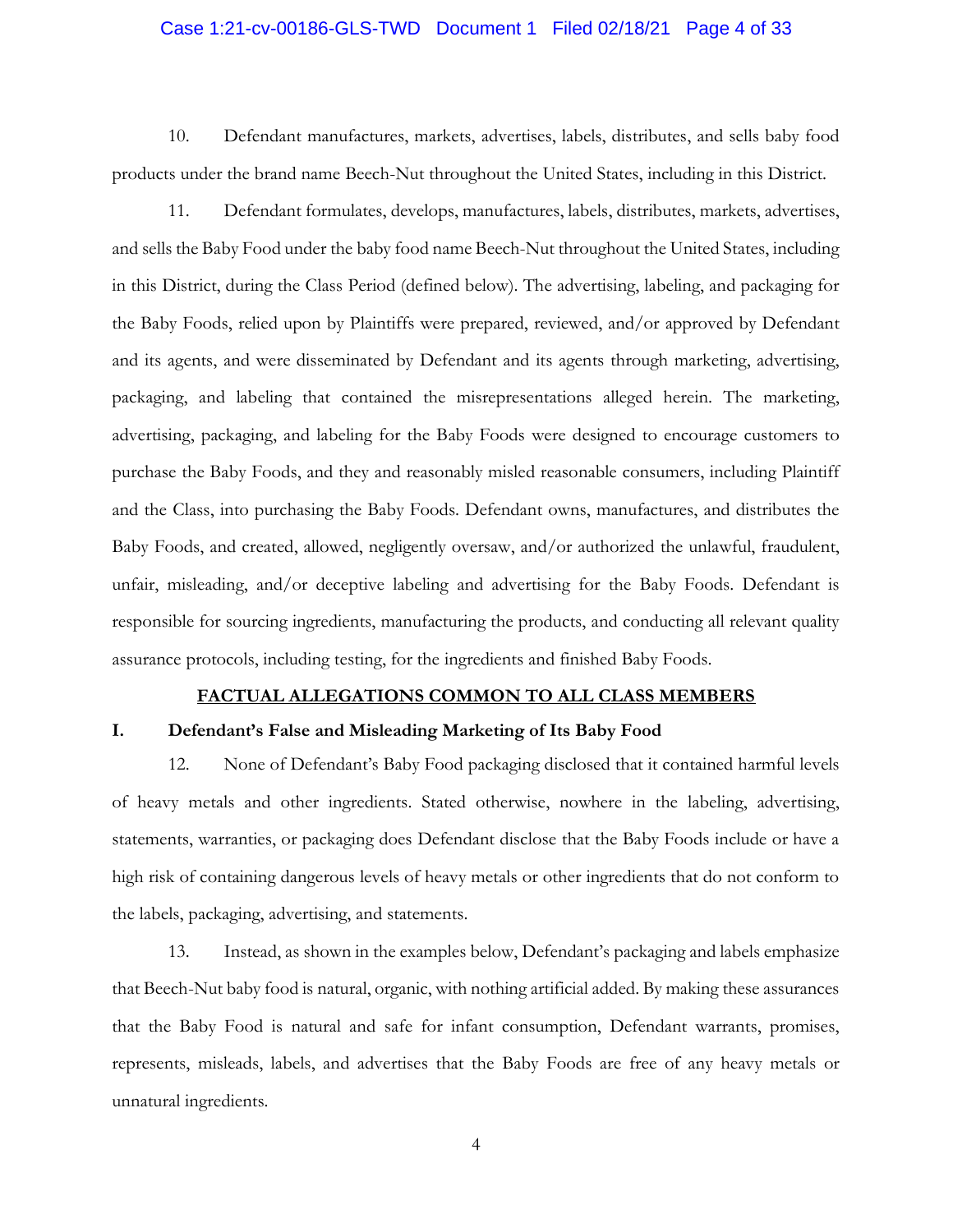# Case 1:21-cv-00186-GLS-TWD Document 1 Filed 02/18/21 Page 5 of 33

14. Also as shown in the examples below, Defendant also warrants that its Baby Food is safe for babies and infants by making representation about which "Stage" of infant development the Food is appropriate for. For example, Defendant warrants that "Stage 1" food is appropriate for infant consumption "From about four months" and that "Stage 2" food is appropriate for infant consumption "From about 6 months."

A. Beech-Nut Organics—Stage 1

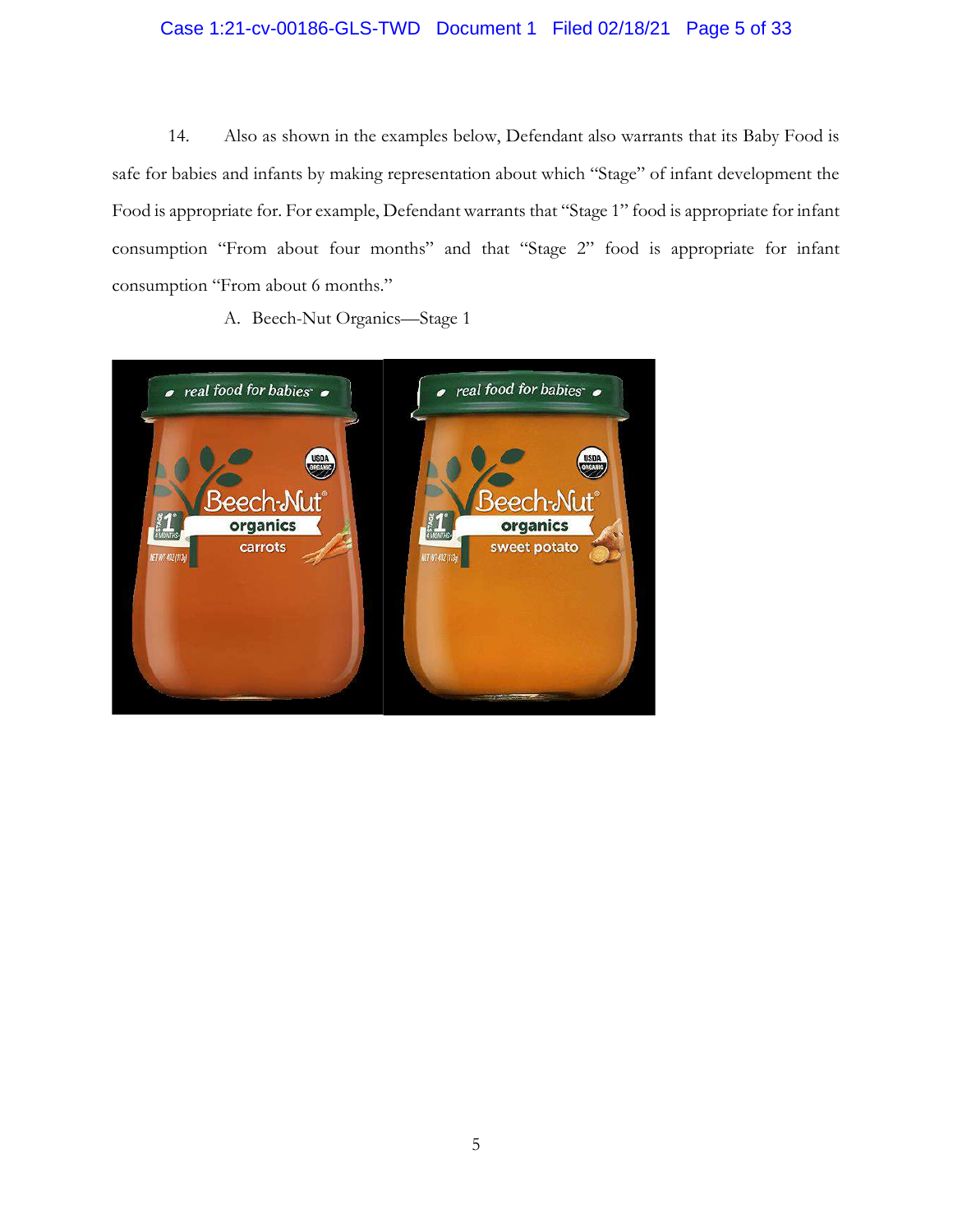# Case 1:21-cv-00186-GLS-TWD Document 1 Filed 02/18/21 Page 6 of 33

B. Beech-Nut Organics—Stage 2



C. Beech-Nut Naturals—Stage 1

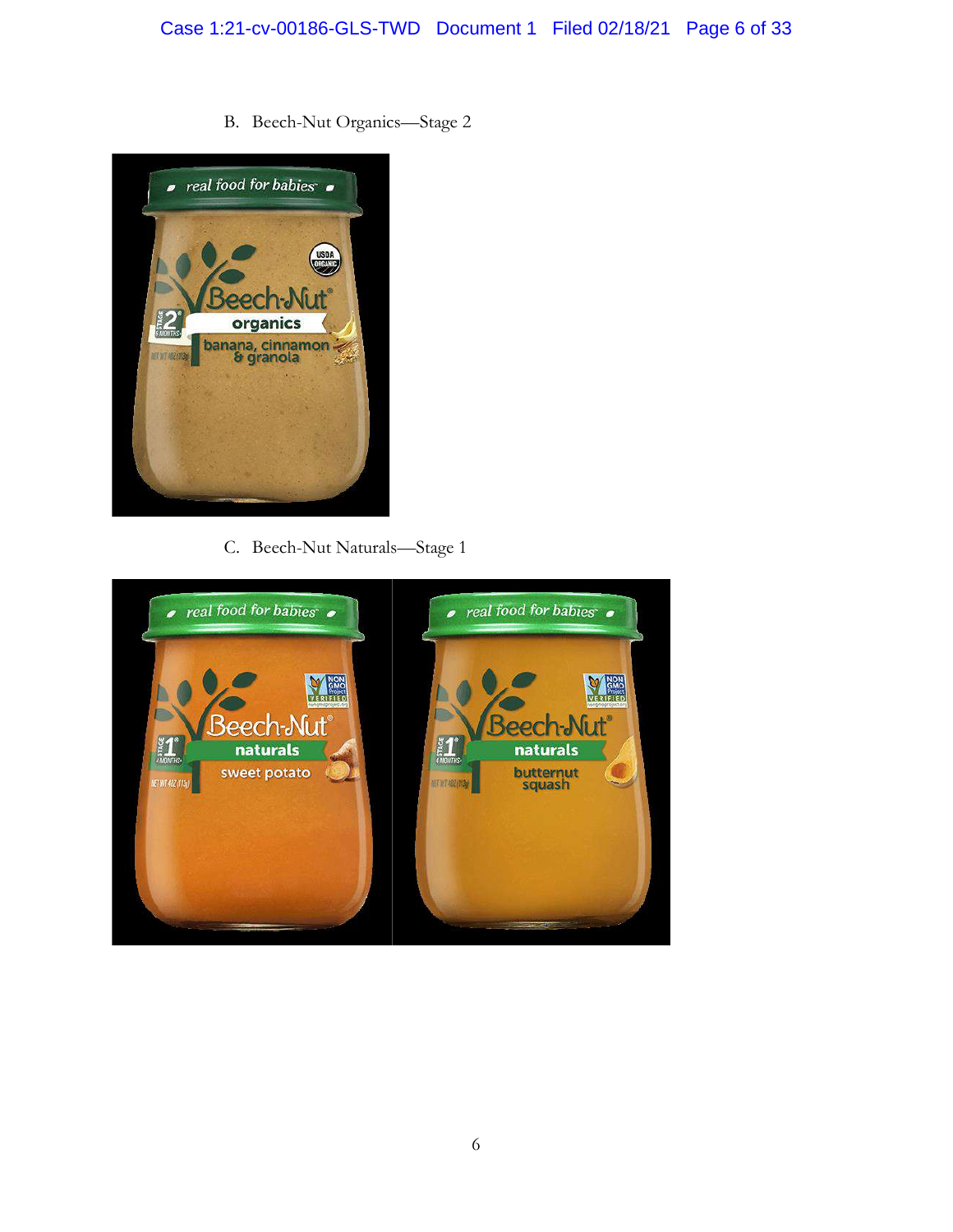

D. Beech-Nut Naturals—Stage 2

15. But contrary to Defendant's glaring omissions and misleading claims, the Baby Foods have been shown to contain significant levels of arsenic, cadmium, lead, and/or mercury<sup>1</sup>—all known to pose health risks to humans and particularly infants.

<sup>1</sup> Healthy Babies Bright Futures, *What's In My Baby's Food?* (Oct. 2019), https://www.healthybabyfood.org/sites/healthybabyfoods.org/files/2019- 10/BabyFoodReport\_FULLREPORT\_ENGLISH\_R5b.pdf (hereinafter, "Healthy Babies Bright Futures Report").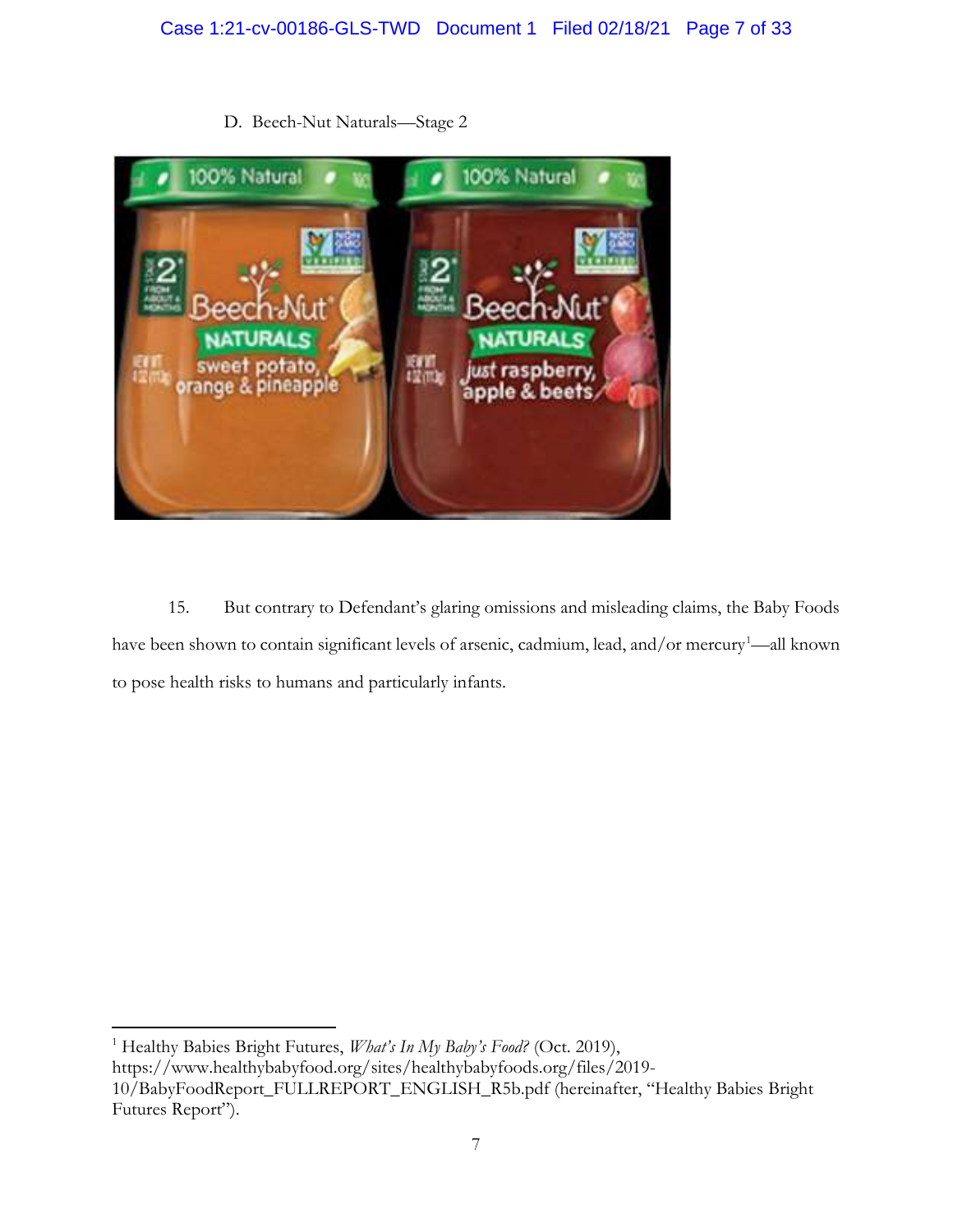### II. Beech-Nut Baby Foods Contain Harmful Heavy Metals

16. Testing<sup>2</sup> has made clear that Beech-Nut Baby Foods contain heavy metals.

# A. Healthy Babies Bright Futures Finds Heavy Metals in Beech-Nut Baby Foods

17. In April 2019, Healthy Babies Bright Futures, an alliance of nonprofit organizations, commissioned a national laboratory to test 168 containers of baby food for total recoverable arsenic, lead, cadmium, and mercury, as well as speciated arsenic for a subset of samples.

18. Eighteen of Beech-Nut's baby food products were tested in this study.

19. Healthy Babies Bright Futures found that the samples contained heavy metals, including arsenic, lead, mercury, and cadmium.

20. The researchers who published the Healthy Babies Bright Futures Report on healthybabyfood.org explained the harms these metals and can cause. They explained that arsenic, lead, mercury, and cadmium, four heavy metals found in the Baby Foods, are neurotoxins. Exposures to these four heavy metals "diminish quality of life, reduce academic achievement, and disturb behavior, with profound consequences for the welfare and productivity of entire societies."<sup>3</sup> The four heavy metals "can harm a baby's developing brain and nervous system" and cause negative impacts such as "the permanent loss of intellectual capacity and behavioral problems like attention-deficit hyperactivity disorder (ADHD)."<sup>4</sup> Even trace amounts of these heavy metals can alter the developing brain and erode a child's IQ.<sup>5</sup> Arsenic causes potentially irreversible damage, including "cognitive deficits among school-age children exposed early in life, and neurological problems in adults who were

<sup>&</sup>lt;sup>2</sup> See Healthy Babies Bright Futures Report; see also SUBCOMMITTEE ON ECON. AND CONSUMER POLICY, COMM. ON OVERSIGHT AND REFORM, Baby Foods Are Tainted with Dangerous Levels of Arsenic, Lead, Cadmium, and Mercury (Feb. 4, 2021) at 2,

https://oversight.house.gov/sites/democrats.oversight.house.gov/files/2021-02- 04%20ECP%20Baby%20Food%20Staff%20Report.pdf (hereinafter, "House Report").

<sup>&</sup>lt;sup>3</sup> Healthy Babies Bright Futures Report at 13.

<sup>&</sup>lt;sup>4</sup> *Id.* at 6.

 $<sup>5</sup>$  *Id.* at 1.</sup>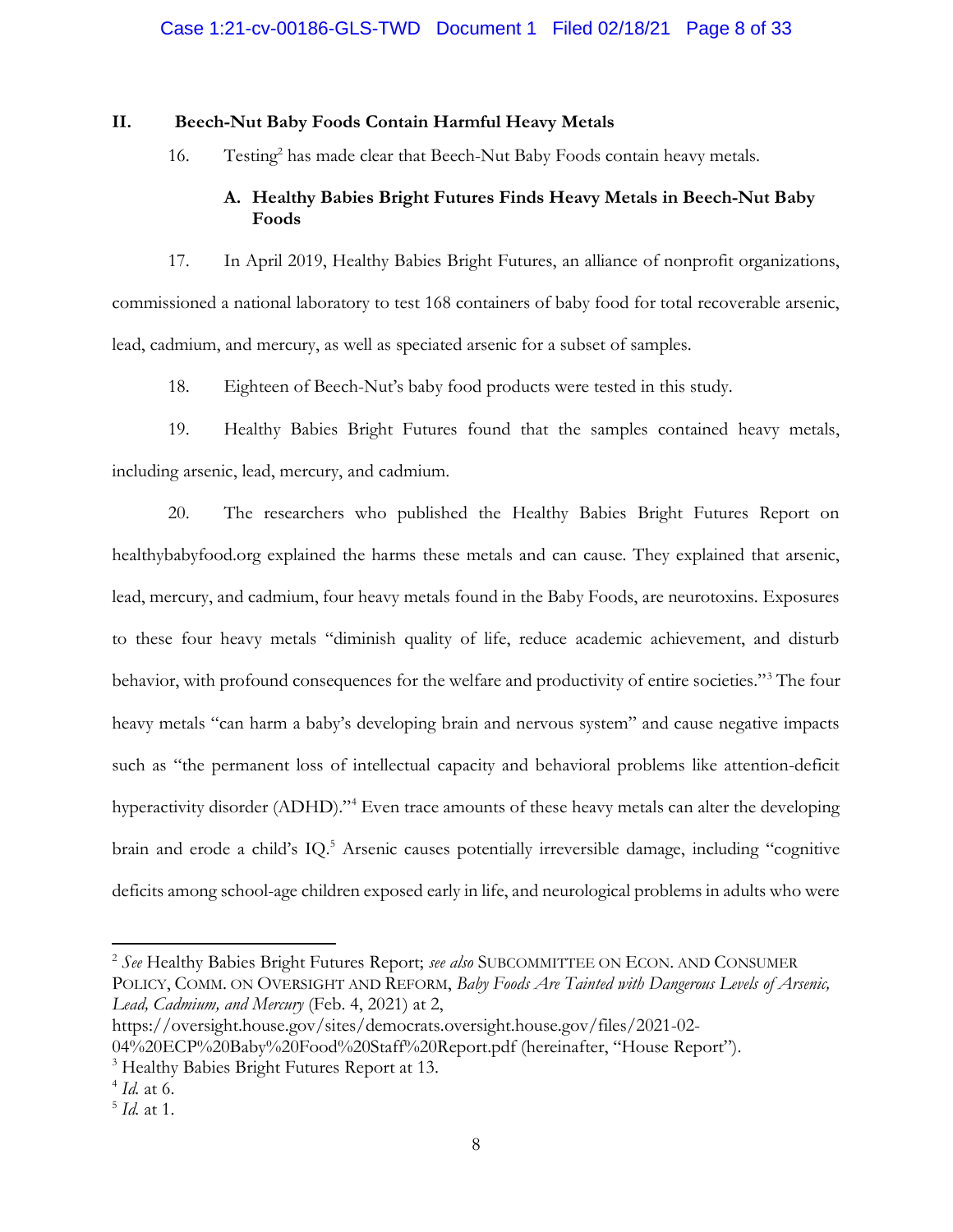#### Case 1:21-cv-00186-GLS-TWD Document 1 Filed 02/18/21 Page 9 of 33

exposed to arsenic-poisoned milk as infants." According to the Healthy Babies Bright Futures Report, research continues to confirm that exposure to food containing arsenic, lead, mercury, and cadmium poses "troubling risks for babies, including cancer and lifelong deficits in intelligence[.]"<sup>7</sup>

# B. A Recent Congressional Report Also Finds Harmful Heavy Metals in Beech-Nut Baby Foods

21. A recent congressional report from the Subcommittee on Economic and Consumer Policy of the House Oversight Committee found that Beech-Nut Baby Foods<sup>8</sup> "contain significant levels of toxic heavy metals, including arsenic, lead, cadmium and mercury, which can endanger infant neurological development."<sup>9</sup>

22. The Subcommittee requested documentation from the largest baby food manufacturers in the United States, and the companies that responded (including Defendant) produced their internal testing policies, test results for ingredients/finished products (if the company tested its finished products), and documentation about what the companies did with the ingredients and/or finished products that exceeded their internal testing limits.<sup>10</sup>

23. Defendant submitted to the Subcommittee its testing policies, test results for 57 ingredients,<sup>11</sup> and its documentation about what it did with the ingredients that exceeded internal testing limits.

<sup>&</sup>lt;sup>6</sup> *Id.* at 13.

 $\bar{d}$  Id.

<sup>&</sup>lt;sup>8</sup> The affected Baby Foods include the following: (a) Beech-Nut Rice Single Grain Baby Cereal; (b) Beech-Nut Oatmeal Whole Grain Baby Cereal; (c) Beech-Nut Classic Sweet Carrots; (d) Beech-Nut Organics Carrots; (e) Beech-Nut Naturals Sweet Potatoes; (f) Beech-Nut Classics Sweet Potatoes; (g) Beech-Nut Classics Sweet Peas; (h) Beech-Nut Naturals Butternut Squash; (i) Beech-Nut Organics Pumpkin; (j) Beech-Nut Organics Apples; (k) Beech-Nut Naturals Bananas; (l) Beech-Nut Naturals Beets, Pear & Pomegranate; (m) Beech-Nut Classics Mixed Vegetables; (n) Beech-Nut Breakfast On-the-Go Yogurt, Banana & Mixed Berry Blend; (o) Beech-Nut Organics Sweet Potatoes; (p) Beech-Nut Organics Pears; (q) Beech-Nut Organics Apple Kiwi & Spinach; (r) Beech-Nut Naturals Carrots; (s) Beech-Nut Organics Pear Kale & Cucumber.

<sup>9</sup> House Report at 2.

<sup>&</sup>lt;sup>10</sup> House Report at 2.

<sup>&</sup>lt;sup>11</sup> Beech-Nut, Raw Material Heavy Metal Testing (Dec. 6, 2019),

http://oversight.house.gov/sites/democrats.oversight.house.gov/files/4.xlsx.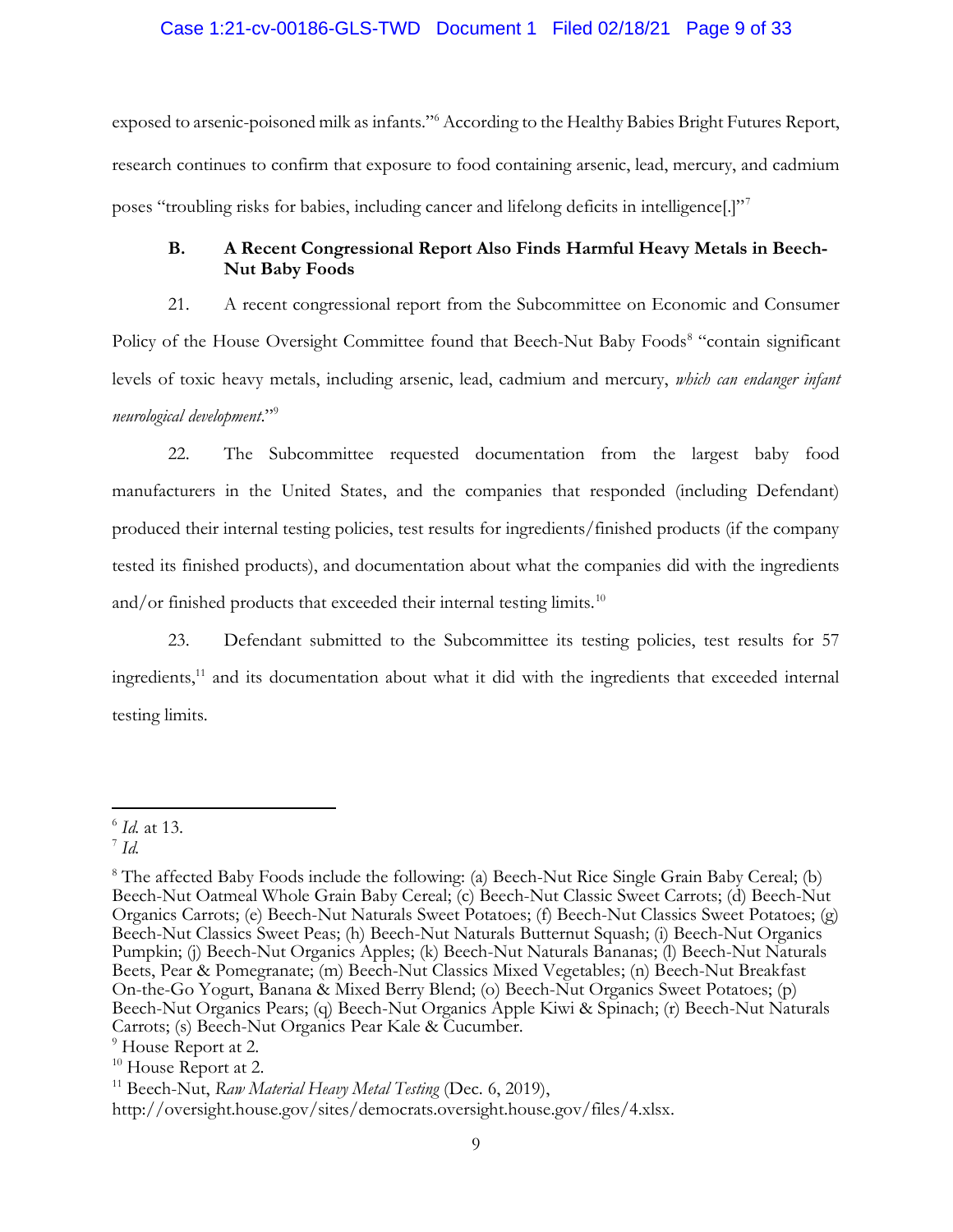### Case 1:21-cv-00186-GLS-TWD Document 1 Filed 02/18/21 Page 10 of 33

24. The Subcommittee concluded that Defendant used ingredients in its baby food that contained arsenic, lead, and cadmium.<sup>12</sup> The report also stated that "Beech-Nut . . . do[es] not even test for mercury in baby food[,]" though the Subcommittee found that mercury was detected in the baby food made by the only responding company that tested for it.<sup>13</sup>

## C. The Dangers of the Heavy Metals in Beech-Nut Baby Food Are Welldocumented

25. The findings by the Congressional Subcommittee and Happy Babies Bright Futures are particularly alarming because the Food and Drug Administration ("FDA") and the World Health Organization have declared arsenic, lead, cadmium, and mercury "dangerous to human health, particularly to babies and children, who are most vulnerable to their neurotoxic effects."<sup>14</sup>

### i. Arsenic

26. The Congressional Subcommittee found that Beech-Nut Baby Foods may contain arsenic. The U.S Environmental Protection Agency and the FDA have documented the risks associated with exposure to arsenic and regulated its amount in water, juice, and in rice cereals for infants. Specifically, based on the risks associated with exposure to arsenic, the EPA and the FDA have set standards for the allowable limit of arsenic at 10 parts per billion ("ppb") in drinking water,<sup>15</sup> bottled water,<sup>16</sup> and apple juice<sup>17</sup> intended for human consumption. The FDA has also set the action level for inorganic arsenic in rice cereals for infants to 100 ppb.<sup>18</sup> Defendant uses ingredients that exceed these amounts.

<sup>&</sup>lt;sup>12</sup> House Report at 3.

 $^{13}$  Id.

<sup>&</sup>lt;sup>14</sup> House Report at 2.

<sup>15</sup> 40 C.F.R. § 141.62 (2021).

 $16$  21 C.F.R. § (2021).

<sup>&</sup>lt;sup>17</sup> U.S. FOOD & DRUG ADMIN., Draft Guidance for Industry, Arsenic in Apple Juice: Action Level (July 2013), https://www.fda.gov/media/86110/download.

<sup>&</sup>lt;sup>18</sup> U.S. FOOD & DRUG ADMIN., *Inorganic Arsenic in Rice Cereals for Infants: Action Level Guidance for* Industry (Aug. 2020),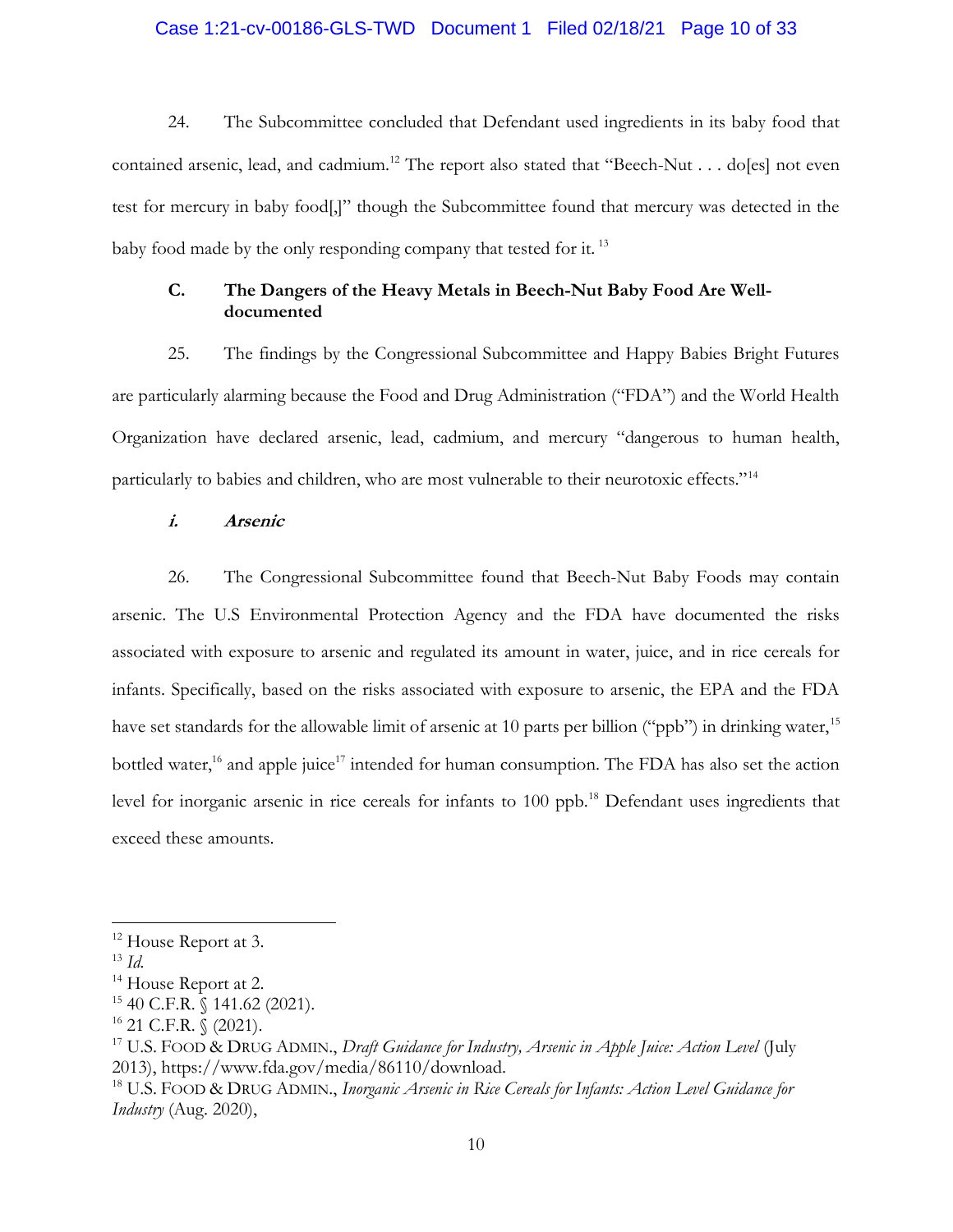### Case 1:21-cv-00186-GLS-TWD Document 1 Filed 02/18/21 Page 11 of 33

27. Beech-Nut set an internal specification limit of 3,000 parts per billion inorganic arsenic for certain ingredients and, as a result, used ingredients "with as much as 913.4 ppb arsenic" and "routinely used ingredients that exceeded 300 ppb total arsenic[.]"<sup>19</sup>

ii. Lead

28. The Congressional Subcommittee also found that the Baby Foods may contain lead, a known neurotoxin and human carcinogen.

29. Lead exposure can seriously harm children's nervous systems and developing brains and is associated with a range of negative health outcomes including "behavioral problems, decreased cognitive performance, delayed puberty, and reduced postnatal growth."<sup>20</sup>

30. Because lead can accumulate in the body, even very low levels of exposure can become hazardous over time.<sup>21</sup> Indeed, "[n]o safe level of exposure has been identified."<sup>22</sup> Studies have demonstrated that childhood exposure to lead is strongly linked to an adverse effect on academic achievement.<sup>23</sup> One study found that "children age 0 to 24 months lose more than 11 million IQ points from exposure to arsenic and lead in food." A correlation has also been established between lead exposure and Attention Deficit Hyperactivity Disorder.<sup>24</sup> Troublingly, the cognitive effects caused by early childhood exposure to lead appear to be permanent.<sup>25</sup>

<sup>&</sup>lt;sup>19</sup> House Report at 17.

<sup>&</sup>lt;sup>20</sup> House Report at 11 (citing U.S. FOOD & DRUG ADMIN., Lead in Food, Foodwares, and Dietary Supplements, https://www.fda.gov/food/metals-and-your-food/lead-food-foodwares-and-dietarysupplements (last visited Feb. 17, 2021)).

 $^{21}$  *Id.* 

<sup>22</sup> Healthy Babies Bright Futures Report at 13.

<sup>&</sup>lt;sup>23</sup> House Report at 11.

<sup>&</sup>lt;sup>24</sup> Id.at 12 (citing Gabriele Donzelli et al., *The Association Between Lead and Attention-Deficit*/Hyperactivity Disorder: A Systematic Review, INT'L J. ENVTL. RES. & PUB. HEALTH (Jan. 29, 2019), www.mdpi.com/1660-4601/16/3/382/htm).

 $25$  *Id.* at 11.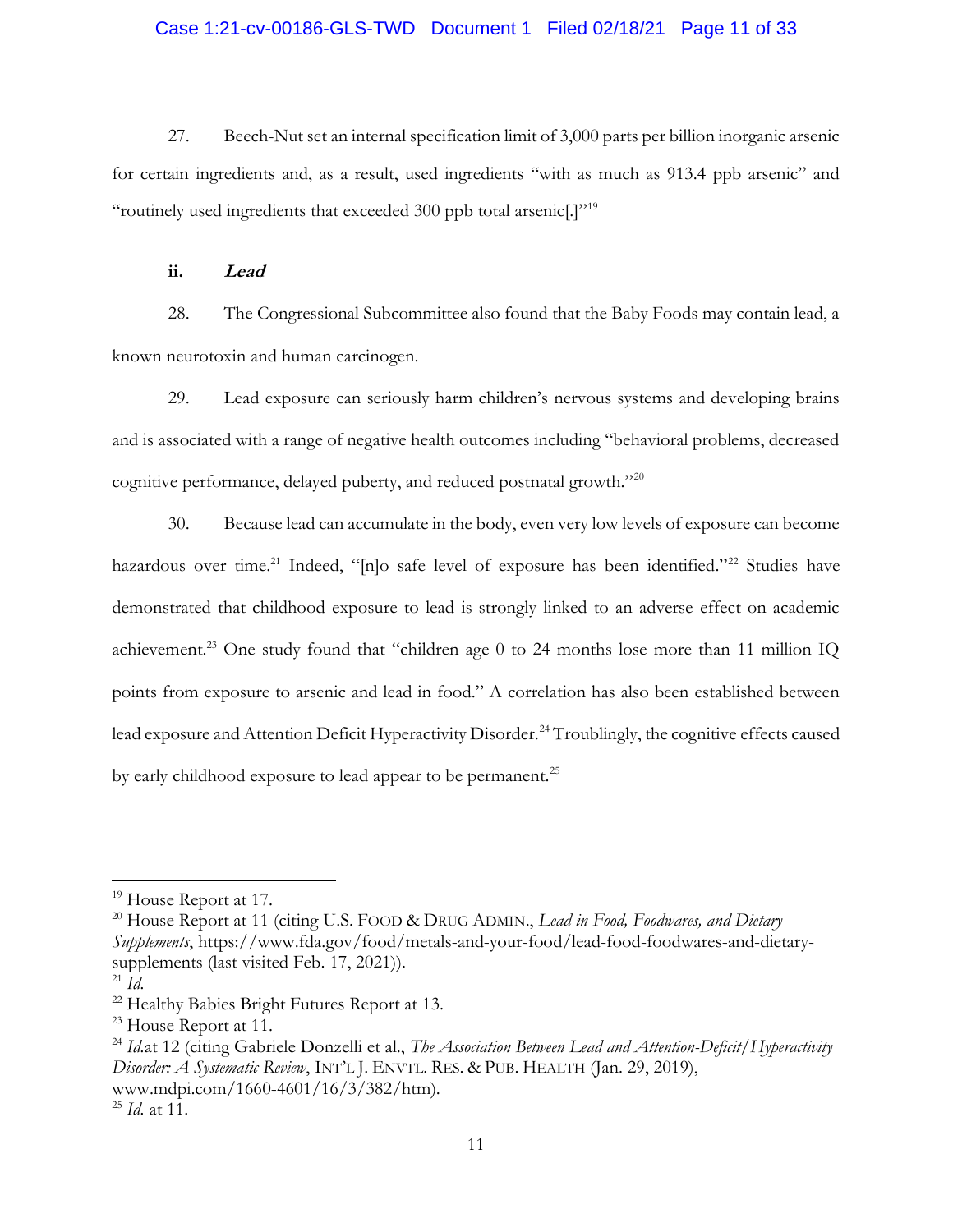### Case 1:21-cv-00186-GLS-TWD Document 1 Filed 02/18/21 Page 12 of 33

31. Although there is no federal standard for lead in baby food, experts, including the American Academy for Pediatrics, the Environmental Defense Fund, and Consumer Reports, agree that lead in baby foods should not exceed 1 ppb.<sup>26</sup> The FDA has set the maximum lead level in bottled water to 5 ppb. $27$ 

32. In contrast, Defendant set an internal specification limit of 5,000 ppb for lead in certain ingredients, which far surpasses any existing regulatory standard. $^{28}$ 

33. The Baby Foods used ingredients containing as much as 886.9 ppb lead and "ingredients with high lead content, including 483 that contained over 5 ppb lead, 89 that contained over 15 ppb lead, and 57 that contained over 20 ppb lead."<sup>29</sup>

34. Defendant only tested its component ingredients for lead, instead of also testing its finished products. As a result, Defendant sold baby food products containing significant amounts of lead.<sup>30</sup> As a result, Defendant sold baby food products containing significant amounts of lead.<sup>31</sup> The Healthy Babies Bright Futures report indicated that three of the Baby Foods contained more than 20 ppb lead.<sup>32</sup>

#### iii. Mercury

35. The Baby Foods also may contain mercury,<sup>33</sup> which increases the risk for cardiovascular disease and can cause vision, intelligence, and memory problems for children exposed

<sup>31</sup> House Report at 22.

<sup>&</sup>lt;sup>26</sup> House Report at 27.

<sup>&</sup>lt;sup>27</sup> Healthy Babies Bright Futures Report at 16.

<sup>&</sup>lt;sup>28</sup> 21 C.F.R.  $\sqrt{165.110(b)(4)(iii)(A)(2021)}$ .

<sup>&</sup>lt;sup>29</sup> House Report at 38.

<sup>&</sup>lt;sup>30</sup> House Report at 22.

<sup>&</sup>lt;sup>32</sup> Healthy Babies Bright Futures Report at 19-28.

 $33$  See House Report at 33 (noting that Beech-Nut does not test its ingredients or finished products for mercury); Healthy Babies Bright Futures Report at 19-28 (independent test results showing that Beech-Nut products contain some levels of mercury).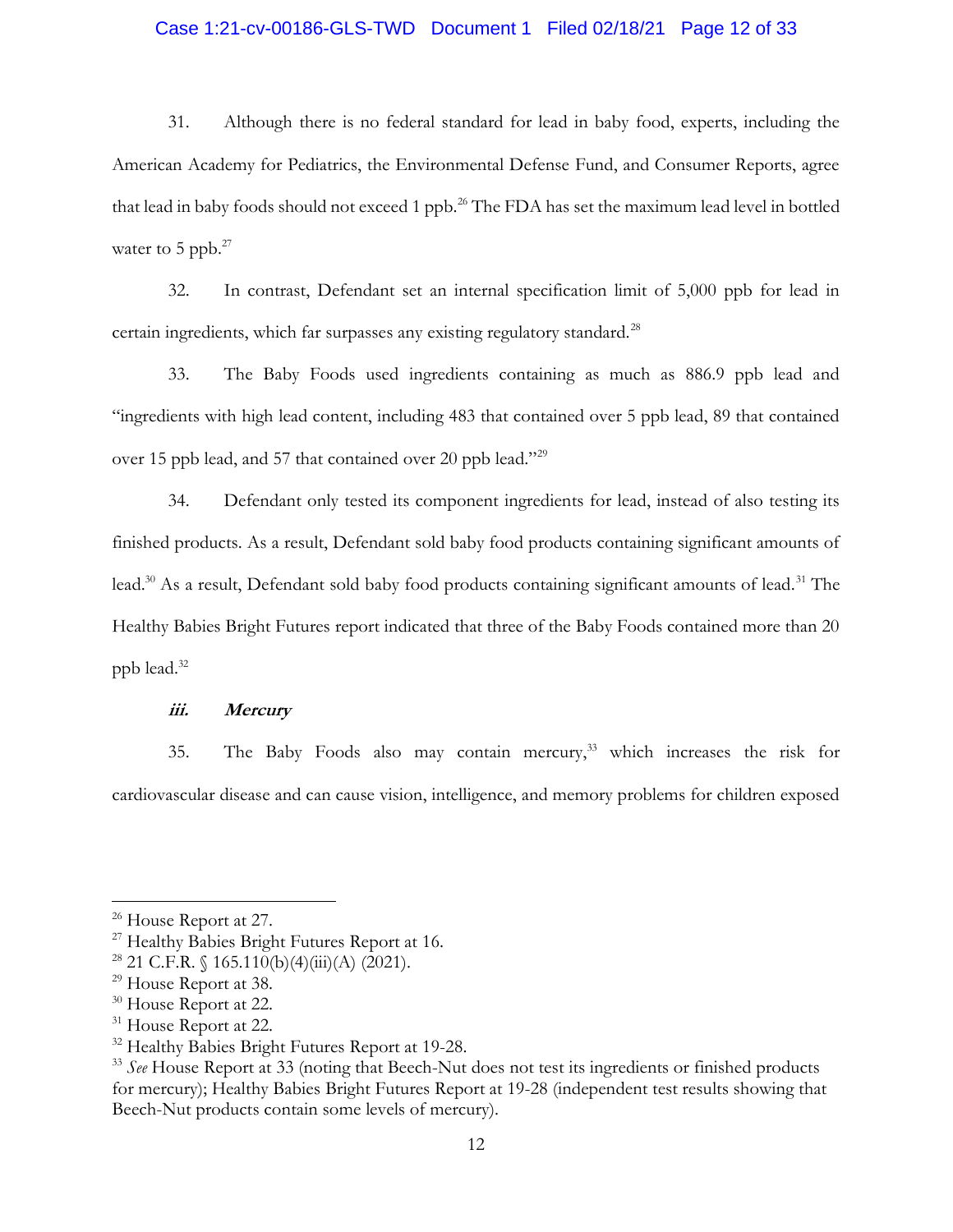# Case 1:21-cv-00186-GLS-TWD Document 1 Filed 02/18/21 Page 13 of 33

in utero. Exposure to mercury has been linked to higher risk of lower IQ scores and intellectual disability.<sup>34</sup>

36. Recognizing the harm caused by ingestion of mercury, EPA has set the maximum mercury level in drinking water to 2 ppb.<sup>35</sup>

37. Defendant does not test its ingredients or finished products for mercury.<sup>36</sup>

## iv. Cadmium

38. The Baby Foods may also contain cadmium, $37$  which has been observed to cause anemia, liver disease, and nerve or brain damage in animals that consume it.

39. Cadmium is linked to neurotoxicity, cancer, and kidney, bone, and heart damage.<sup>38</sup> Scientists have reported a "tripling of risk for learning disabilities and special education among children with higher cadmium exposures, at levels common among U.S. children<sup>[1]"39</sup> Cadmium also "displays" a troubling ability to cause harm at low levels of exposure."<sup>40</sup> The U.S. Department of Health and Human Services has determined that cadmium and cadmium compounds are known human carcinogens and the EPA has likewise determined that cadmium is a probable human carcinogen.<sup>41</sup>

<sup>&</sup>lt;sup>34</sup> Healthy Babies Bright Futures Report at 14.

<sup>35</sup> 40 C.F.R. § 141.62(b).

<sup>&</sup>lt;sup>36</sup> House Report at 3.

<sup>&</sup>lt;sup>37</sup> See House Report at 37.

<sup>38</sup> Healthy Babies Bright Futures Report at 14.

 $39$  Id.

<sup>40</sup> Healthy Babies Bright Futures Report at 14.

<sup>&</sup>lt;sup>41</sup> ATSDR, DEP'T OF HEALTH AND HUMAN SERV., *Public Health Statement: Cadmium (Sept. 2012)*, https://www.atsdr.cdc.gov/toxprofiles/tp5-c1-b.pdf.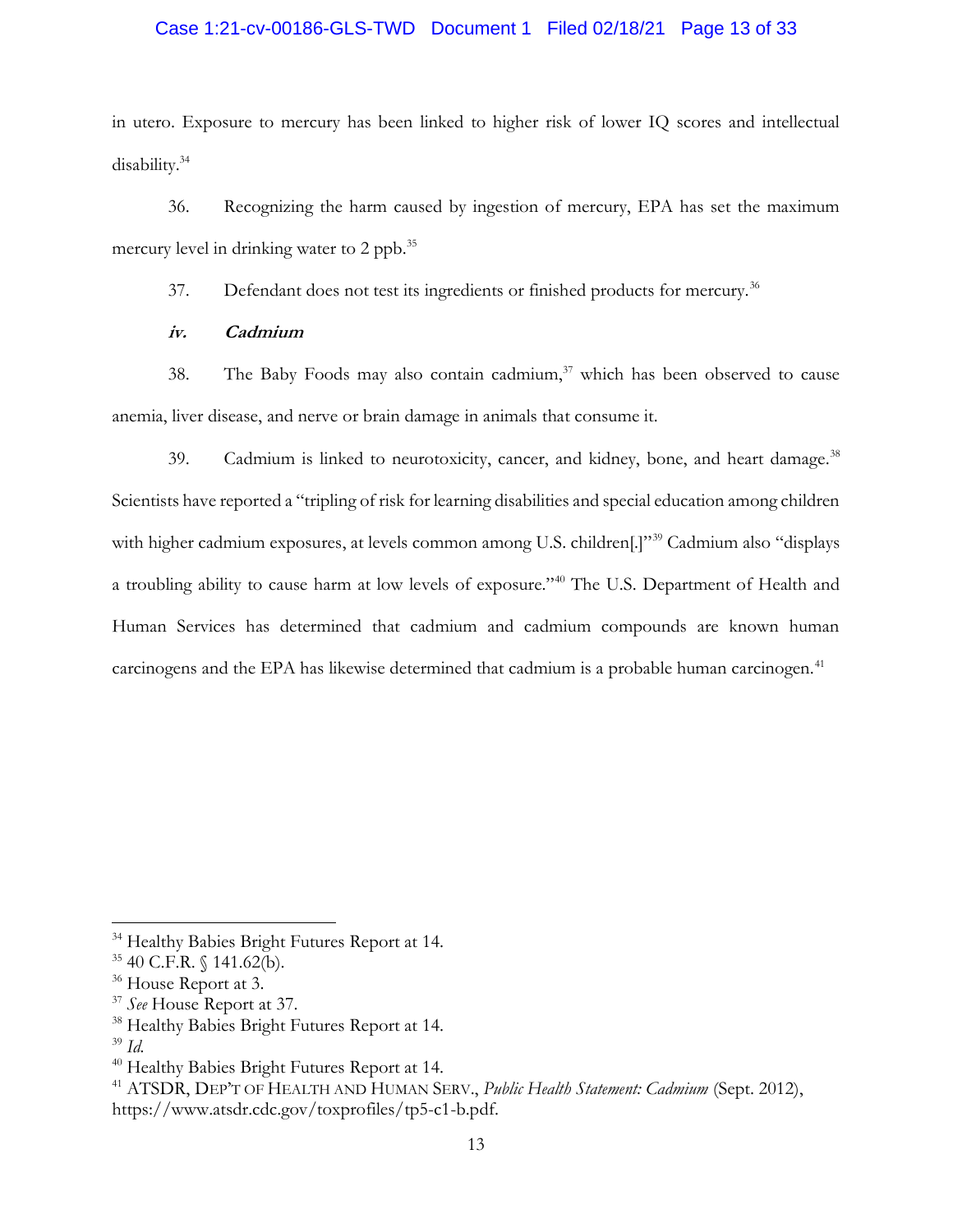### Case 1:21-cv-00186-GLS-TWD Document 1 Filed 02/18/21 Page 14 of 33

40. The EPA and FDA have set the standards for the allowable limit of cadmium in drinking water<sup>42</sup> and bottled water<sup>43</sup> at 5 ppb. The WHO has established a maximum amount of cadmium in drinking water at 3 ppb.<sup>44</sup>

41. Defendant set an internal specification limit of 3,000 ppb for cadmium in certain ingredients, surpassing any existing regulatory standard.<sup>45</sup>

42. The Subcommittee on Economic and Consumer Policy concluded that Defendant used "105 ingredients that tested over 20 ppb cadmium" in its products, with some testing up to 344.55 ppb cadmium.<sup>46</sup>

43. Additionally, Defendant sold eleven products surpassing its own internal cadmium limits.<sup>47</sup>

44. Despite the known risks of exposure to these heavy metals, Defendant has negligently, recklessly, and/or knowingly sold the Baby Foods without disclosing they may contain arsenic, mercury, cadmium, and lead to consumers like Plaintiff.

45. Given the well documented dangers of the heavy metals that may be in the Baby Foods, reasonable consumers, like Plaintiff, would consider the mere presence or risk of heavy metals as a material fact in considering what baby food products to purchase.

46. Defendant claims on its website that it tests its foods "for up to 255 pesticides and heavy metals (like lead, cadmium, arsenic and other nasty stuff)." As such, Defendant knew or should have known that the Baby Foods contained or had a risk of containing dangerous levels of heavy

 $42$  40 C.F.R. § 141.62(b).

 $43$  21 C.F.R. § 165.110(b)(4)(iii)(A).

 $44$  WORLD HEALTH ORGANIZATION, *Cadmium in Drinking Water* (2011), https://www.who.int/water\_sanitation\_health/waterquality/guidelines/chemicals/cadmium.pdf?ua=1.

<sup>&</sup>lt;sup>45</sup> House Report at 38.

 $46$  *Id.* at 3.

<sup>&</sup>lt;sup>47 47</sup> Id. at 38.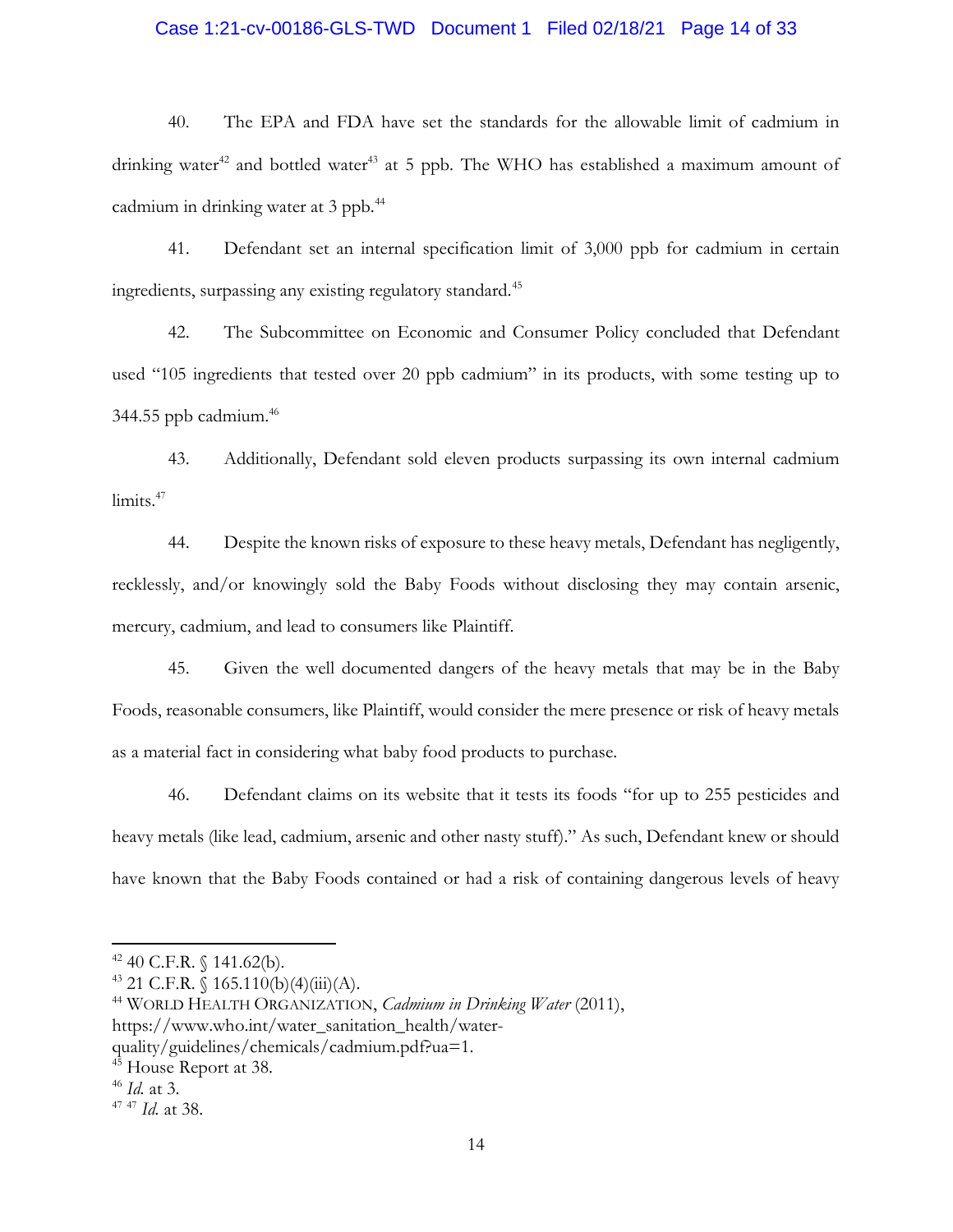# Case 1:21-cv-00186-GLS-TWD Document 1 Filed 02/18/21 Page 15 of 33

metals. Additionally, Defendant knew or should have known that its ingredients, and the final products, could contain materials such as toxins and heavy metals. Yet, Defendant did not test all ingredients and finished products, including the Baby Foods, for such materials.

47. Additionally, Defendant knew or should have known that Plaintiff and other consumers would feed the Baby Foods multiple times each day to her child, making it the primary source of food for her child. This necessarily leads to repeated exposure of heavy metals to the child.

48. Defendant knew or should have expected that the presence or risk of heavy metals in its Baby Foods is a fact that an average consider would consider when purchasing baby food.

49. As a result of these false or misleading statements and omissions, Defendant has generated substantial sales of the Baby Foods.

50. Plaintiff brings this action individually and on behalf of all other similarly situated consumers who purchased the Baby Foods, in order to cause the disclosure of the presence or risk of heavy metals that pose a known risk to infants in the Baby Foods, to correct the false and misleading perception Defendant has created in the minds of consumers that the Baby Foods are high quality, safe, and healthy, and to obtain redress for those who have purchased the Baby Foods.

#### CLASS ACTION ALLEGATIONS

51. Plaintiff brings this action individually and on behalf of the following Classes pursuant to Rules 23(a) and 23(b)(2) and (3) of the Federal Rules of Civil Procedure:

All persons in the United States who, from January 1, 2017, to the present, purchased Beech-Nut Baby Foods for household or personal use (the "Class").

52. Plaintiff also brings this action individually and on behalf of the following California-Sub Class:

All persons who, from January 1, 2017, to the present, purchased the Baby Foods for household or business use in the State of California (the "California Sub-Class").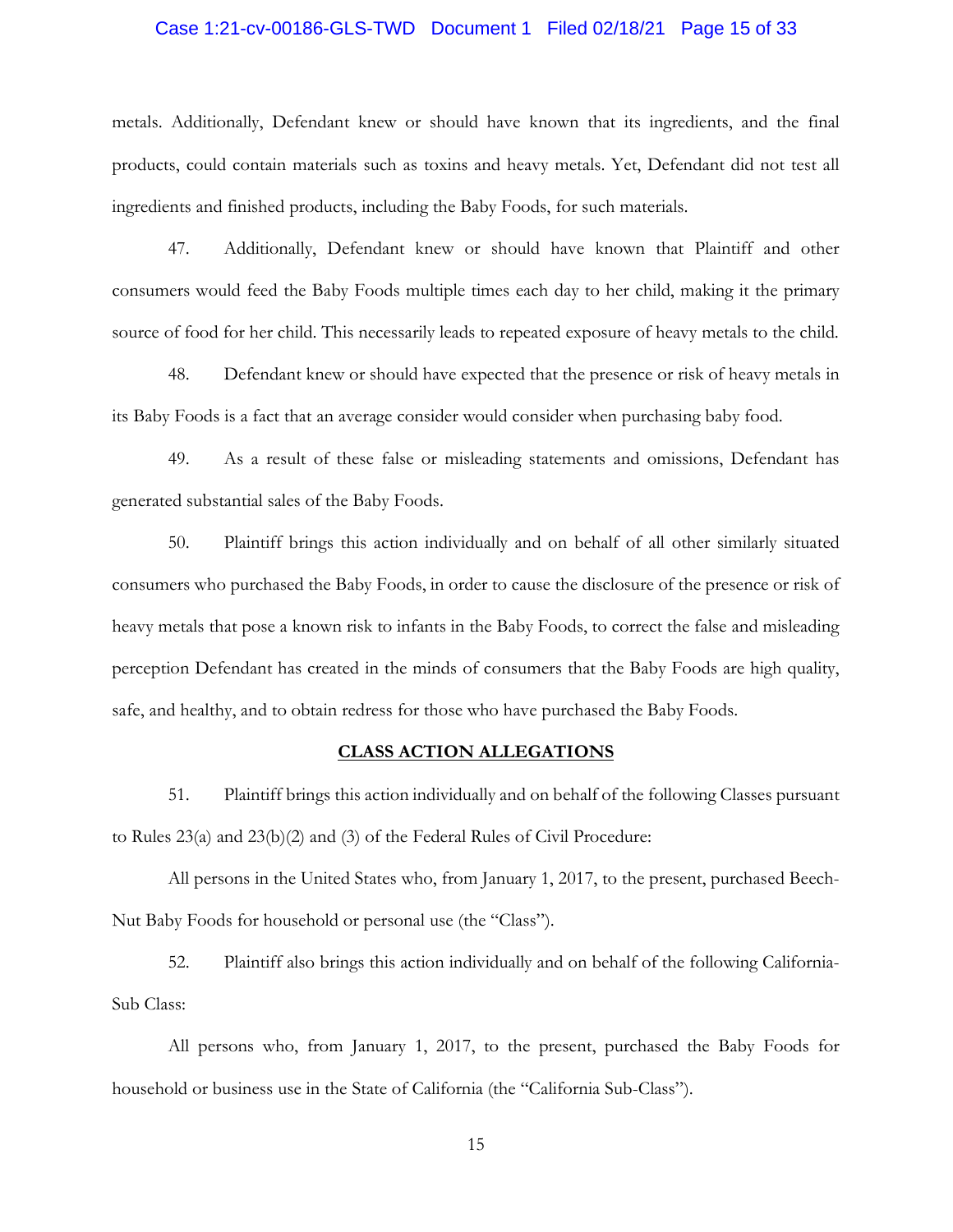# Case 1:21-cv-00186-GLS-TWD Document 1 Filed 02/18/21 Page 16 of 33

53. Plaintiff also brings this action individually and on behalf of the following New Jersey Sub-Class:

All persons who, from January 1, 2017, to the present, purchased the Baby Foods for household or business use in the State of New Jersey (the "New Jersey Sub-Class").

54. Excluded from the Class and Sub-Class are the Defendant, any parent companies, subsidiaries, and/or affiliates, officers, directors, legal representatives, employees, co-conspirators, all government entities, and any judge, justice, or judicial officer presiding over this matter.

55. This action is brought and may be properly maintained as a class action.

56. The members in the proposed Class are so numerous that individual joinder of all members is impracticable, and the disposition of the claims of the members of the proposed Class in a single action will provide substantial benefits to the parties and Court.

57. Questions of law and fact common to Plaintiff and members of the Classes include, but are not limited to, the following:

- A. Whether Defendant wrongfully represented and continues to represent that the Baby Foods are natural and safe for human infant consumption;
- B. Whether Defendant wrongfully represented and continues to represent that the Baby Foods are healthy, superior quality, nutritious, and safe for consumption;
- C. Whether Defendant wrongfully represented and continues to represent that the Baby Foods are natural;
- D. Whether Defendant wrongfully represented and continues to represent that the Baby Foods appropriate are appropriate for consumption by various "Stage[s]" of babies;
- E. Whether Defendant wrongfully failed to disclose that the Baby Foods contained or may contain heavy metals;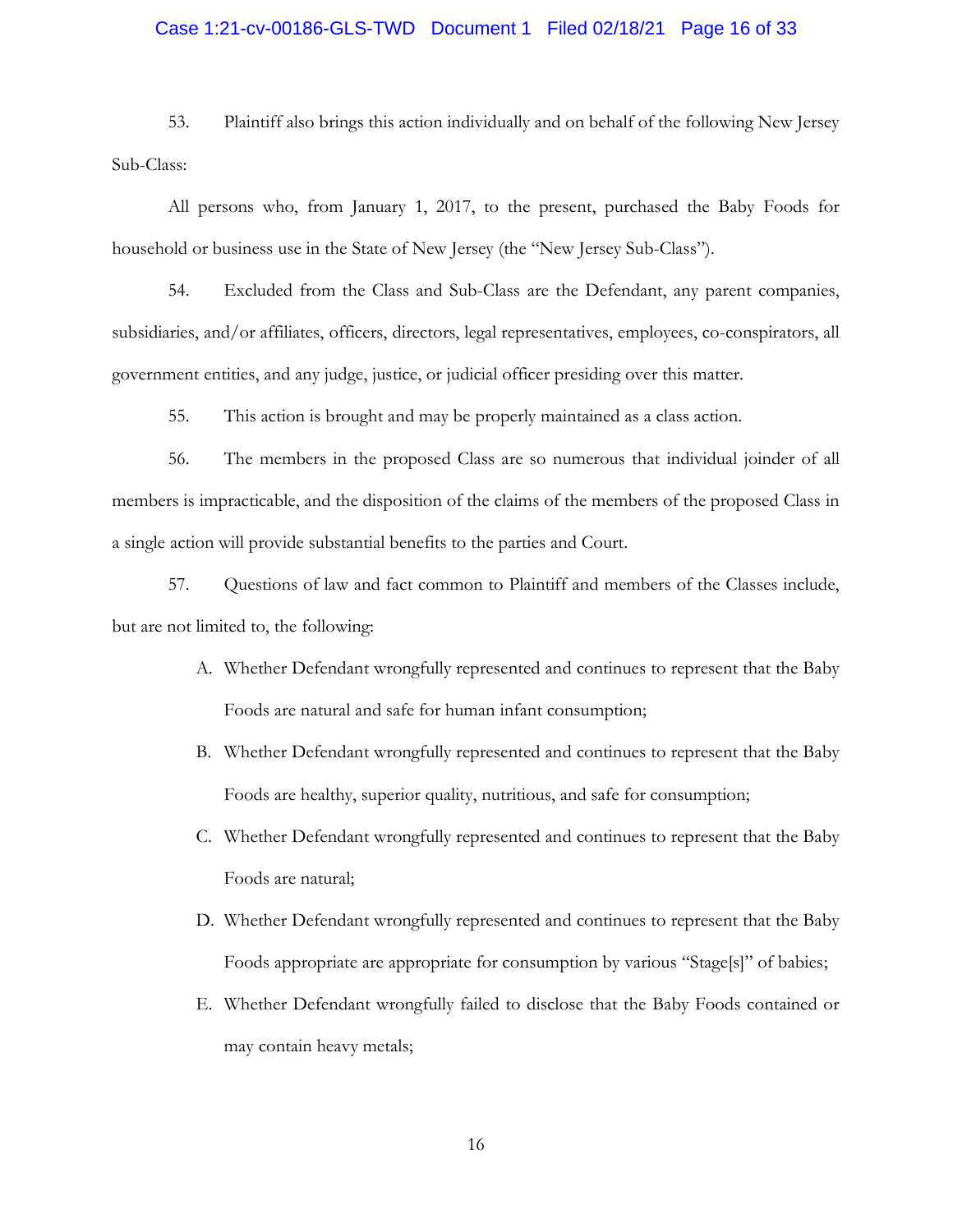- F. Whether Defendant's representations in advertising, warranties, packaging, and/or labeling are false, deceptive, and misleading;
- G. Whether those representations are likely to deceive a reasonable consumer;
- H. Whether a reasonable consumer would consider the presence or risk of heavy metals as a material fact in purchasing baby food;
- I. Whether Defendant had knowledge that those representations were false, deceptive, and misleading;
- J. Whether Defendant knew or should have known that the Baby Foods contained or may contain heavy metals;
- K. Whether Defendant continues to disseminate those representations despite knowledge that the representations are false, deceptive, and misleading;
- L. Whether a representation that a product is healthy, superior quality, nutritious, and safe for consumption and does not contain arsenic, mercury, cadmium, and/or lead is material to a reasonable consumer;
- M. Whether Defendant's representations and descriptions on the labeling of the Baby Foods are likely to mislead, deceive, confuse, or confound consumers acting reasonably;
- N. Whether Defendant violated the laws of the State of New Jersey;
- O. Whether Defendant violated the laws of the State of California;
- P. Whether Defendant breached its implied warranties;
- Q. Whether Defendant engaged in unfair trade practices;
- R. Whether Defendant engaged in false advertising;
- S. Whether Defendant made negligent and/or fraudulent misrepresentations and/or omissions;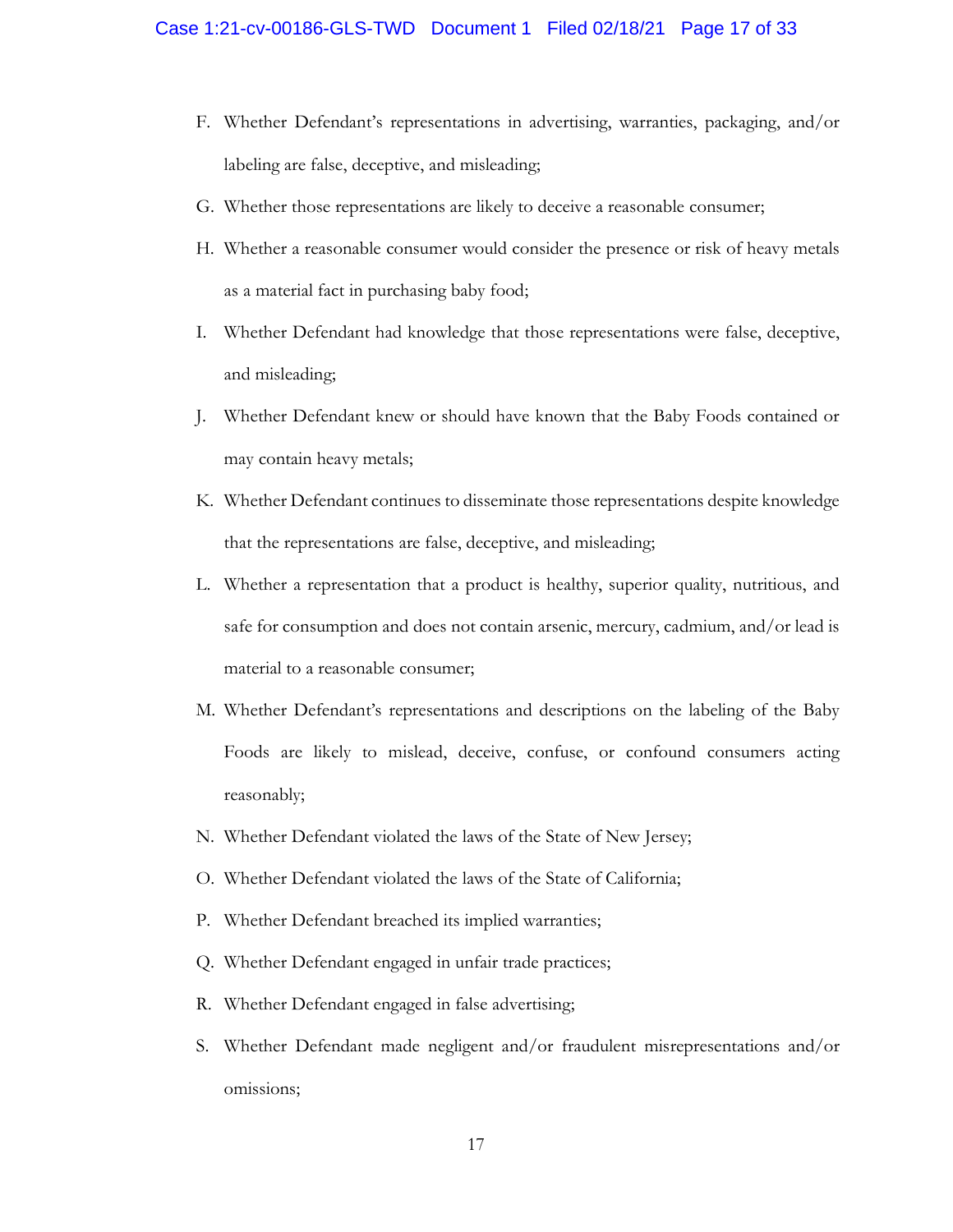# Case 1:21-cv-00186-GLS-TWD Document 1 Filed 02/18/21 Page 18 of 33

- T. Whether Plaintiff and the members of the Class are entitled to actual, statutory, and punitive damages; and
- U. Whether Plaintiff and members of the Class are entitled to declaratory and injunctive relief.

58. Common issues predominate here where Defendant engaged in a common course of conduct giving rise to the legal rights sought to be enforced by Plaintiffs individually and on behalf of the other members of the Classes. Identical statutory violations, business practices, and harms are involved. Individual questions, if any, are not prevalent in comparison to the numerous common questions that dominate this action.

59. Plaintiff's claim is typical of those of the members of the Classes, since all of the claims are based on the same underlying facts, events, and circumstances relating to Defendant's conduct.

60. Plaintiff will fairly and adequately represent and protect the interests of the Class, have no interests incompatible with the interests of the Class, and have retained counsel competent and experienced in class action, consumer protection, and false advertising litigation.

61. Class treatment is superior to other options for resolution of the controversy because the relief sought for each member of the Classes is sufficiently small such that, absent representative litigation, it would be impractical for members of the Classes to redress the wrongs done to them.

62. As a result of the foregoing, class treatment is appropriate.

#### CLAIMS FOR RELIEF

#### COUNT I

# Breach of Express Warranty Against Defendant on Behalf of Plaintiff and the Class

63. Plaintiff incorporates by reference and realleges each and every allegation contained above, as though fully set forth herein.

64. Defendant marketed and sold the Baby Foods into the stream of commerce with the intend that the Baby Foods would be purchased by Plaintiff and the Class.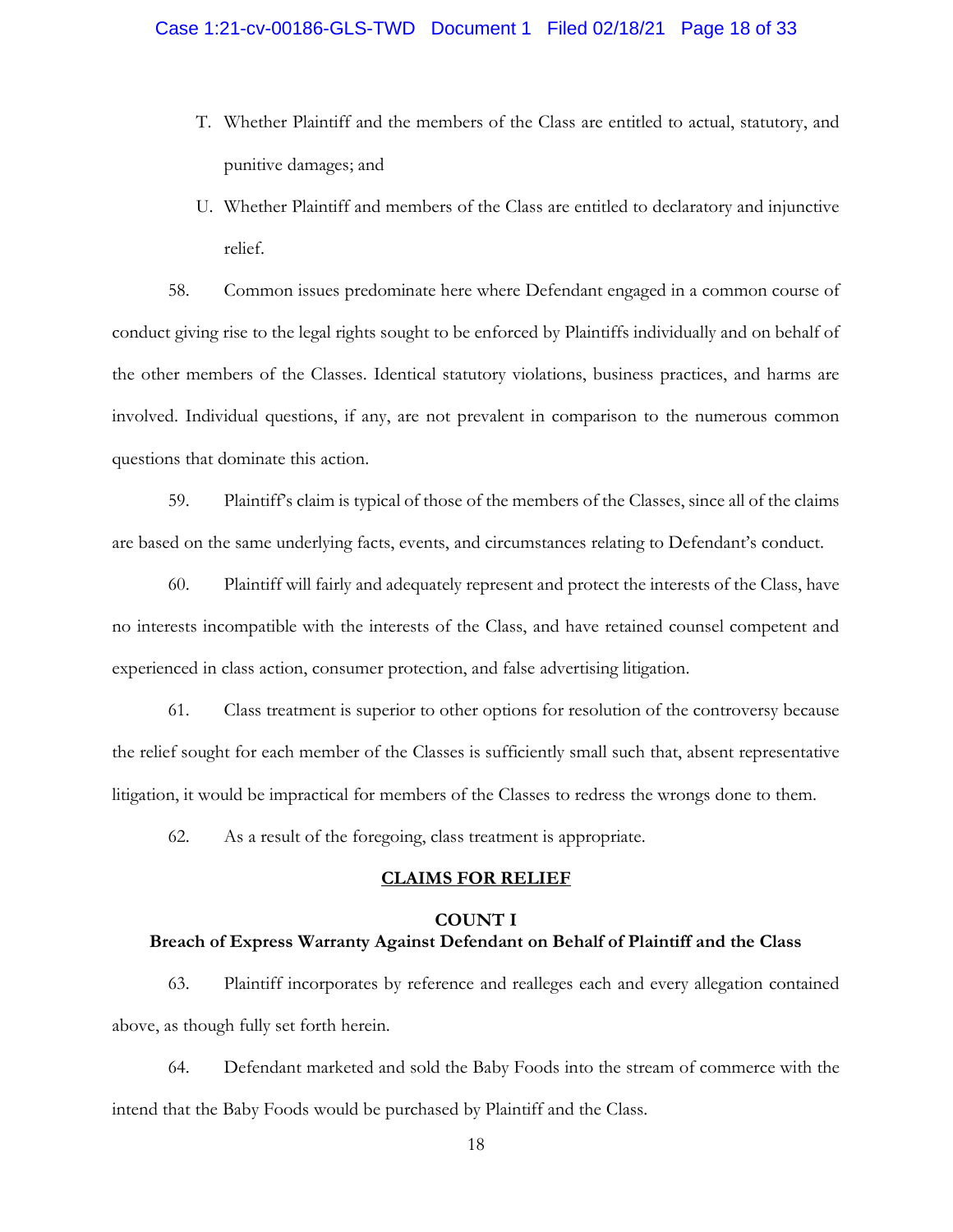# Case 1:21-cv-00186-GLS-TWD Document 1 Filed 02/18/21 Page 19 of 33

65. Defendant expressly warranted, advertised, and represented to Plaintiff and the Class that its Baby Foods are:

A. Natural;

B. Appropriate for consumption by certain "Stage[s]" of babies; and

C. "Real food for babies."

66. Defendant made these express warranties regarding the Baby Foods' quality, ingredients, and fitness for consumption in writing on the Baby Foods' packaging and labels through its website, advertisements, and marketing materials. These express warranties became part of the basis of the bargain that Plaintiff and the Class entered into upon purchasing the Baby Foods.

67. Defendant's advertisements, warranties, and representations were made in connection with the sale of the Baby Food to Plaintiff and the Class. Plaintiff and the Class relied on Defendant's advertisements, warranties, and representations regarding the Baby Foods in deciding whether to purchase Defendant's products.

68. Defendant's Baby Foods do not conform to Defendant's advertisements, warranties, and representations in that they:

A. Are not natural or suitable for consumption by human babies; and

B. Contain or may contain levels of various heavy metals.

69. Defendant was on notice of this breach as they were aware of the included heavy metals in the Baby Foods and based on the public investigation by the Healthy Babies Bright Futures report that showed its baby food products as unhealthy and containing dangerous levels of heavy metals.

70. Privity exists because Defendant expressly warranted to Plaintiff and the Class through the warranting, packaging, advertising, marketing, and labeling that the Baby Foods were healthy,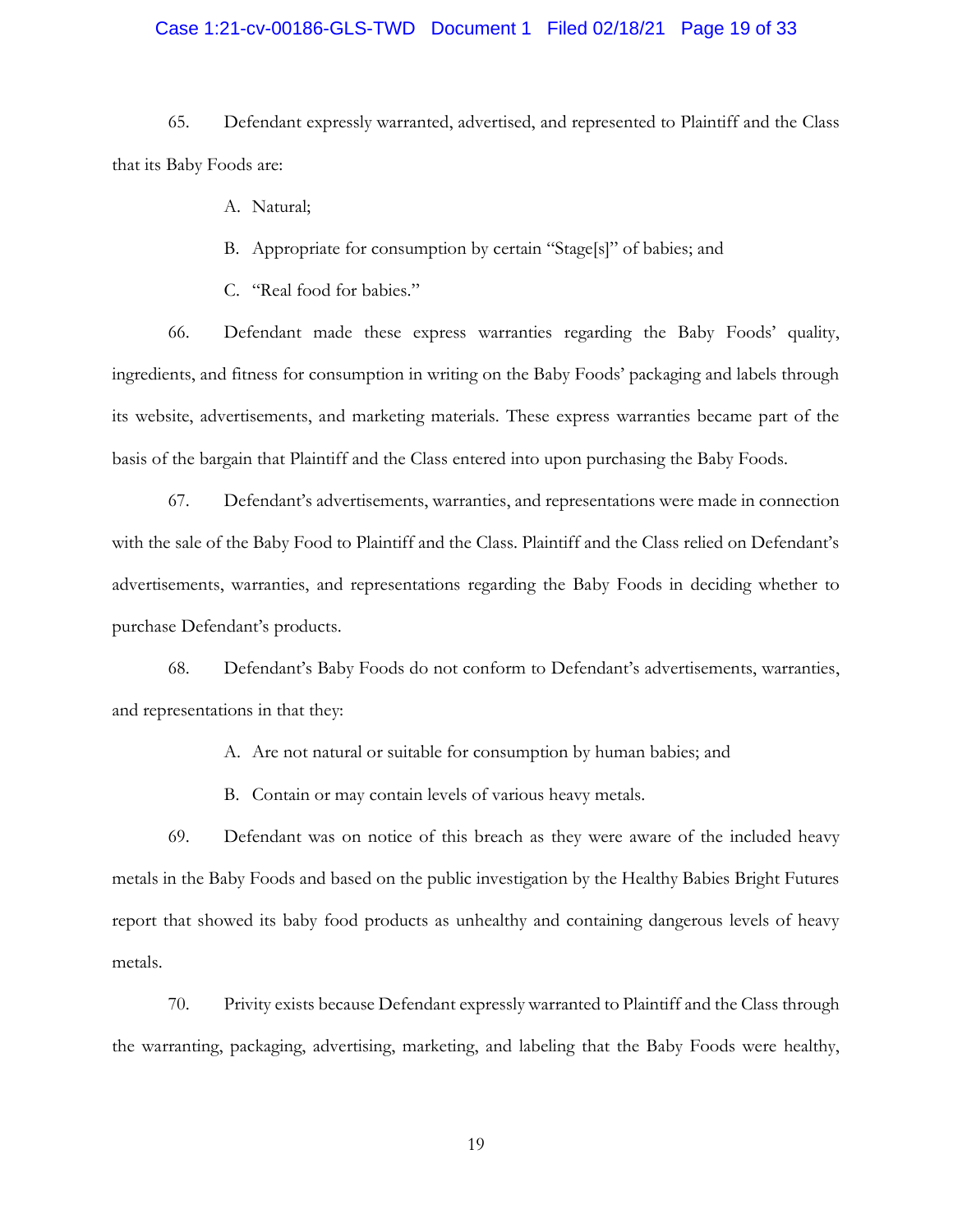# Case 1:21-cv-00186-GLS-TWD Document 1 Filed 02/18/21 Page 20 of 33

natural, and suitable for consumption and by failing to make any mention of heavy metals or other unnatural ingredients.

71. As a direct and proximate result of Defendant's conduct, Plaintiff and the Class have suffered actual damages in that they purchased Baby Foods that were not only worth less than the price they paid, but they would not have purchased at all had, they known of the risk and/or presence of heavy metals or other unnatural ingredients that do not conform to the products' labels, packaging, advertising, and statements.

72. Plaintiff and the Class seek actual damages, injunctive and declaratory relief, attorneys' fees, costs, and any other just and proper relief available thereunder for Defendant's failure to deliver goods conforming to their express warranties and resulting breach.

## COUNT II Breach of Implied Warranty of Merchantability Against Defendant on Behalf of Plaintiff and the Class

73. Plaintiff incorporates by reference and realleges each and every allegation contained above, as though fully set forth herein.

74. Defendant is a merchant engaging in the sale of goods to Plaintiff and the Class.

75. There was a sale of goods from Defendant from Plaintiff and the Class.

76. At all times mentioned herein, Defendant manufactured or supplied the Baby Foods, and prior to the time the Baby Foods were purchased by Plaintiff and the Class, Defendant impliedly warranted to them that the Baby Foods were of merchantable quality, fit for their ordinary use (consumption by babies), and conformed to the promises and affirmations of fact made on the Baby Foods' containers and labels, including that the food was natural, safe, and appropriate for consumption by human infants. Plaintiff and the Class relied on Defendant's promises and affirmations of fact when they purchased the Baby Foods.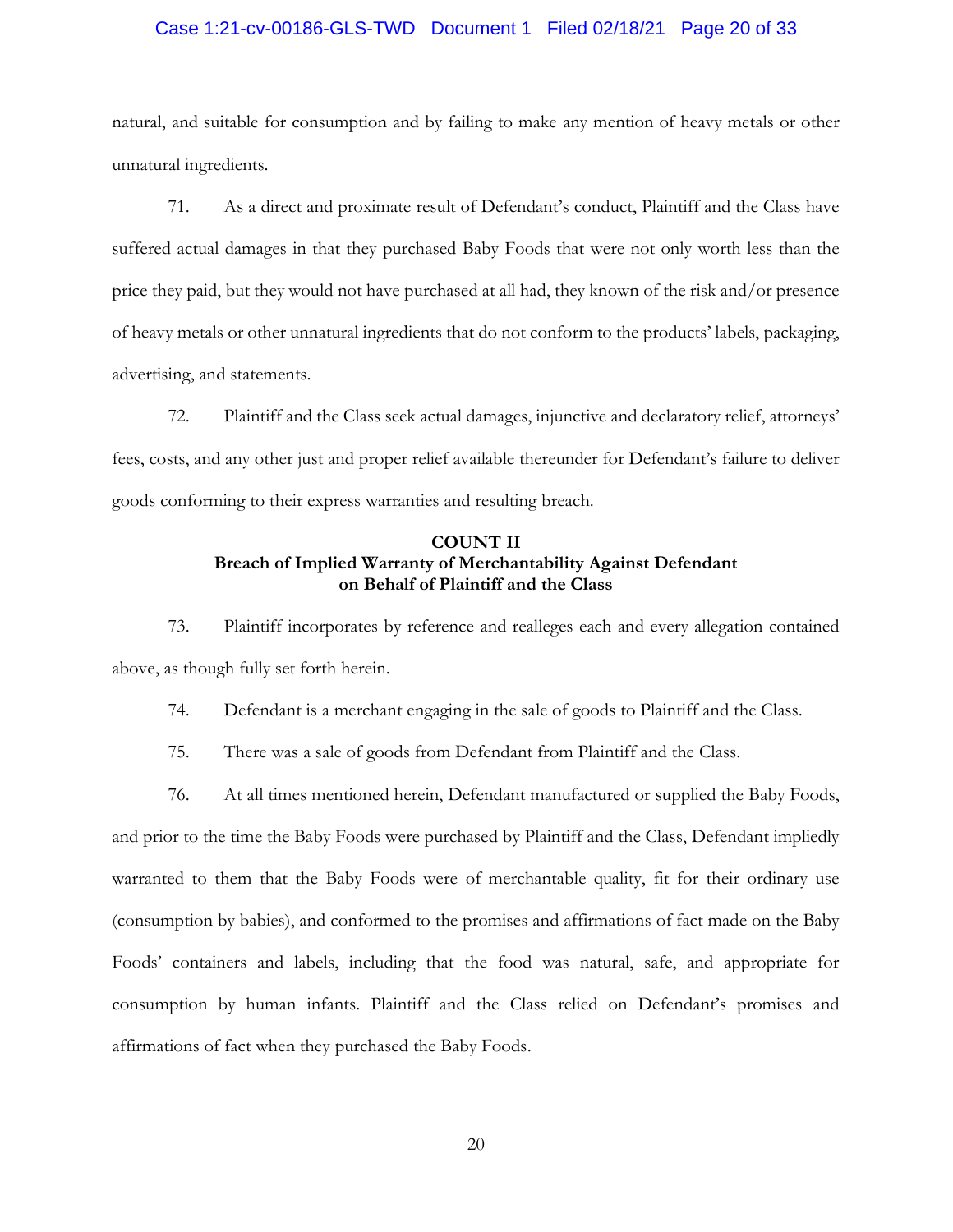# Case 1:21-cv-00186-GLS-TWD Document 1 Filed 02/18/21 Page 21 of 33

77. The Baby Foods were not fit for their ordinary use (consumption by babies) and did not conform to Defendant's affirmations of fact and promises as they contained or were at risk of containing heavy metals and/or other ingredients or contaminants that do not conform to the packaging.

78. Defendant breached its implied warranties by selling Baby Foods that failed to conform to the promises or affirmations of fact made on the container or label as each product contained heavy metals and/or unnatural or other ingredients or contaminants that do not conform to the packaging.

79. Defendant was on notice of this breach, as it was aware of the heavy metals included or at risk of being included in the Baby Foods and based on the public investigation by Healthy Babies Bright Futures that showed Defendant's baby foods were unhealthy, contaminated, and potentially dangerous, as well as the extensive press coverage of the investigation.

80. Privity exists because Defendant impliedly warranted to Plaintiff and the Class through the warranting, packaging, advertising, marketing, and labeling that the Baby Foods were natural and suitable for consumption by babies, and by failing to make any mention of heavy metals or other unnatural ingredients.

81. As a direct and proximate result of Defendant's conduct, Plaintiff and the Class have suffered actual damages in that they have purchased Baby Food that is worth less than the price they paid and that they would not have purchased at all had they known of the presence or risk of heavy metals or other unnatural ingredients.

82. Plaintiff and the Class seek actual damages, injunctive and declaratory relief, attorneys' fees, costs, and any other just and proper relief available thereunder for Defendant's failure to deliver goods conforming to their implied warranties and resulting breach.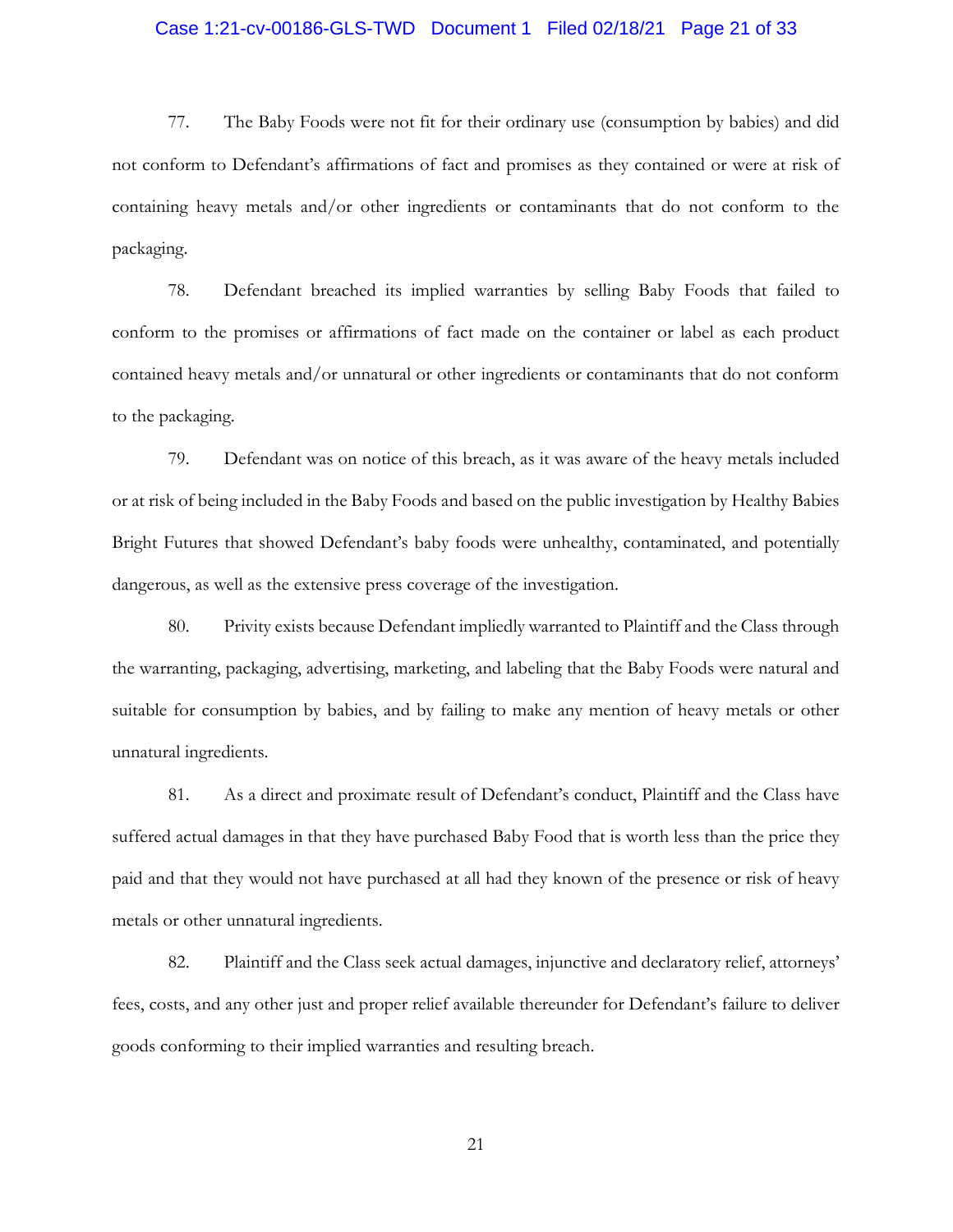#### COUNT III

#### Fraudulent Misrepresentation Against Defendant on Behalf of Plaintiff and the Class

83. Plaintiff incorporates by reference and realleges each and every allegation contained above, as though fully set forth herein.

84. Defendant falsely represented to Plaintiff and the Class that the Baby Foods are:

A. Natural;

B. Appropriate for consumption by certain "Stage[s]" of babies; and

C. "real food for babies."

85. Defendant intentionally, knowingly, and recklessly made these misrepresentations to induce Plaintiff and the Class to purchase its Baby Foods.

86. Defendant knew that its representations about the Baby Foods were false in that the Baby Foods contained or were at risk of containing levels of heavy metals or other unnatural ingredients that do not conform to the products' labels, packaging, advertising, and statements. Defendant allowed its packaging, labels, advertisements, promotional materials, and websites to intentionally mislead consumers, such as Plaintiff and the Class.

87. Plaintiff and the Class did in fact rely on these misrepresentations and purchased the Baby Foods to their detriment. Given the deceptive manner in which Defendant advertised, represented, and otherwise promoted the Baby Foods, Plaintiff's and the Class's reliance on Defendant's misrepresentations was justifiable.

88. As a direct and proximate result of Defendant's conduct, Plaintiff and the Class have suffered actual damages in that they have purchased Baby Food that is worth less than the price they paid and that they would not have purchased at all had they known of the presence or risk of heavy metals or other unnatural ingredients that do not conform to the products' labels, packaging, advertising, and statements.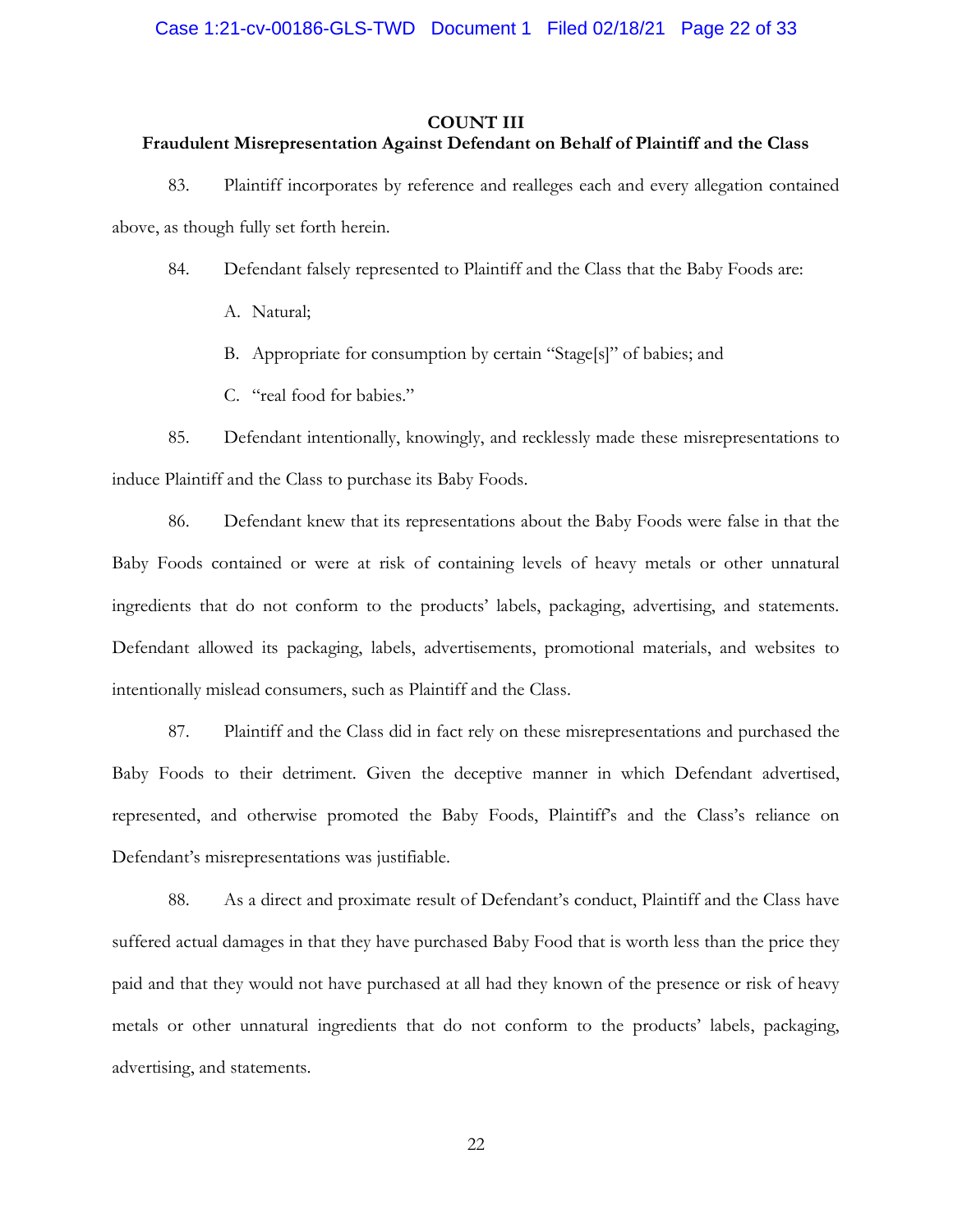# Case 1:21-cv-00186-GLS-TWD Document 1 Filed 02/18/21 Page 23 of 33

89. Plaintiff and the Class seek actual damages, injunctive and declaratory relief, attorneys' fees, costs, and any other just and proper relief available.

# COUNT IV Fraud by Omission on Behalf of Plaintiff and the Class

90. Plaintiff incorporates by reference and realleges each and every allegation contained above, as though fully set forth herein.

91. Defendant concealed from and failed to disclose to Plaintiff and the Class that their Baby Foods contained or were at risk of containing heavy metals or other unnatural ingredients that do not conform to the products' labels, packaging, advertising, and statements.

92. Defendant had a duty to disclose to Plaintiff and the Class the true quality, characteristics, ingredients, suitability, and risks of the Baby Foods because: (1) Defendant was in a superior position to know the true state of facts about its products; (2) Defendant was in a superior position to know the actual ingredients, characteristics, and suitability of the Baby Foods for consumption by babies; and (3) Defendant knew that Plaintiff and the Class could have reasonably have been expected to learn or discover that the Baby Foods were misrepresented in the packaging, labels, advertising, and websites prior to purchasing the Baby Foods.

93. The facts concealed or not disclosed by Defendant to Plaintiff and the Class are material in that a reasonable consumer would have considered them important when deciding whether to purchase the Baby Foods.

94. Plaintiff and the Class justifiably relied on Defendant's omissions to their detriment. The detriment is evident from the true quality, characteristics, and ingredients of the Baby Foods, which is inferior in comparison to Defendant's advertisements and representations of the Baby Foods.

95. As a direct and proximate result of Defendant's conduct, Plaintiff and the Class have suffered actual damages in that they have purchased Baby Food that is worth less than the price they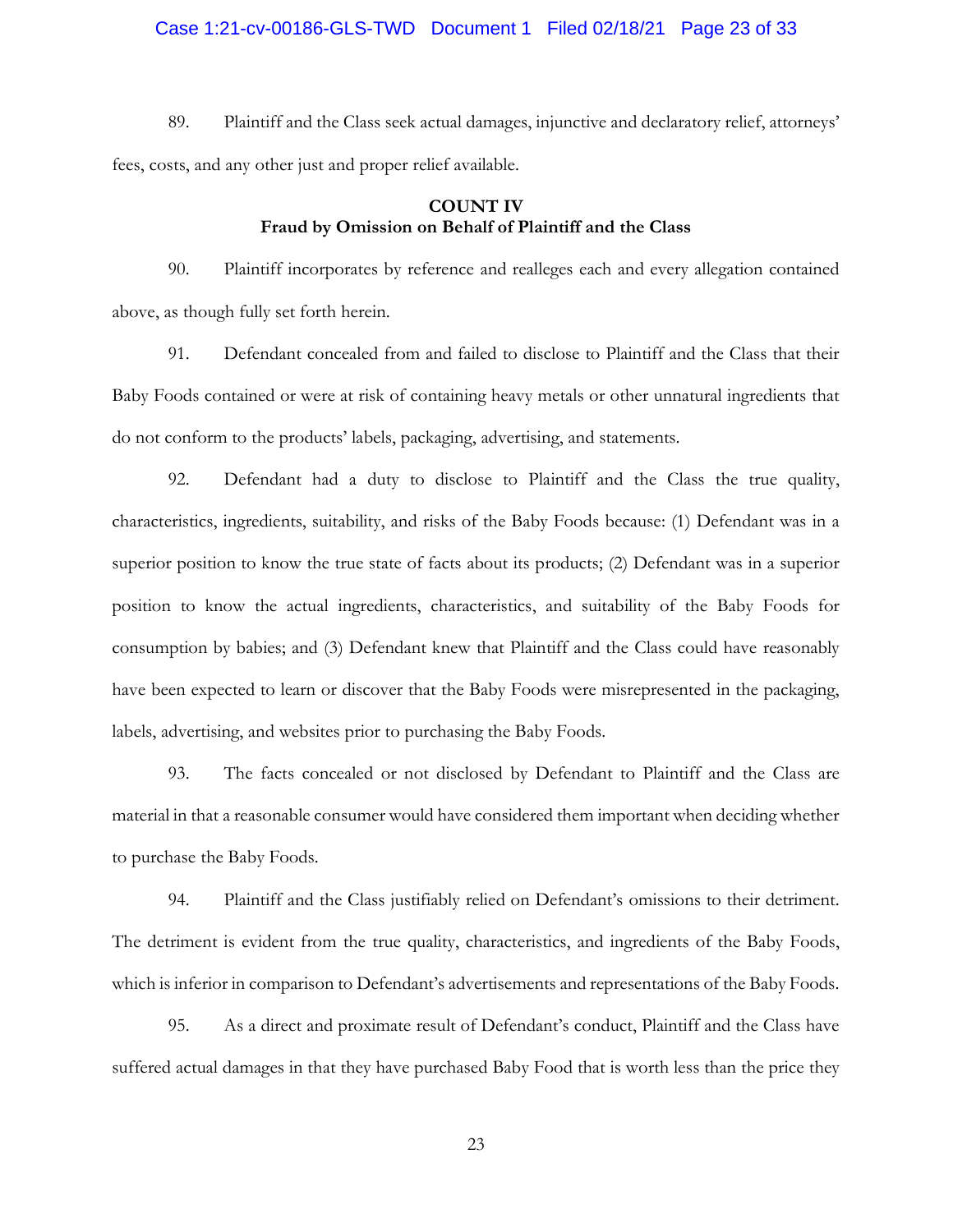# Case 1:21-cv-00186-GLS-TWD Document 1 Filed 02/18/21 Page 24 of 33

paid and that they would not have purchased at all had they known of the presence or risk of dangerous levels of heavy metals and toxins.

96. Plaintiff and the Class seek actual damages, injunctive and declaratory relief, attorneys' fees, costs, and any other just and proper relief available.

# COUNT V Negligent Misrepresentation on Behalf of Plaintiff and the Class

97. Plaintiff incorporates by reference and realleges each and every allegation contained above, as though fully set forth herein.

98. Defendant had a duty to Plaintiff and the Class to exercise reasonable and ordinary care in the formulation, testing, manufacturing, marketing, distribution, and sale of the Baby Foods.

99. Defendant breached its duty to Plaintiff and the Class by formulating, testing, manufacturing, advertising, marketing, distributing, and selling products to Plaintiff and the Class that do not have the ingredients, qualities, characteristics, and suitability for consumption as advertised by Defendant and by failing to promptly remove the Baby Foods from the marketplace or to take other appropriate remedial action.

100. Defendant knew or should have known that the ingredients, qualities, and characteristics of the Baby Foods were not as advertised or suitable for their intended use (consumption by babies) and were otherwise not as warranted and represented by Defendant. Specifically, Defendant knew or should have known that: (1) certain Baby Foods were not natural because they contained, or were at risk of containing, levels of perchlorate; (2) the Baby Foods were not nutritious, superior quality, pure, natural, healthy, and safe for consumption because they contained or had a risk of containing levels of heavy metals and/or other unnatural ingredients or contaminants that do not conforming to the packaging; (3) the Baby Foods were adulterated or at risk of being adulterated by heavy metals; and (4) the Baby Foods were otherwise not as warranted and represented by Defendant.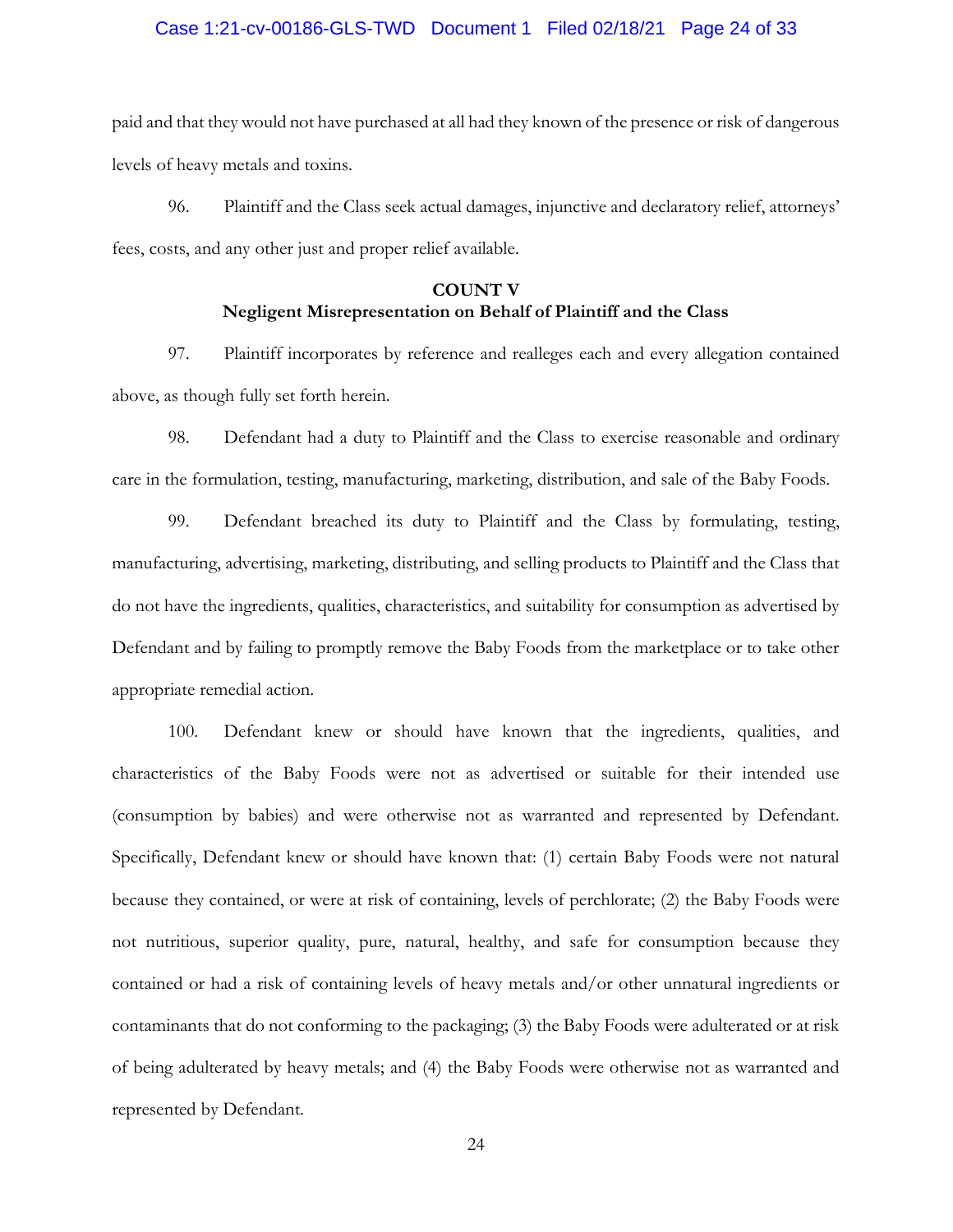# Case 1:21-cv-00186-GLS-TWD Document 1 Filed 02/18/21 Page 25 of 33

101. As a direct and proximate result of Defendant's conduct, Plaintiff and the Class have suffered actual damages in that they have purchased Baby Food that is worth less than the price they paid and that they would not have purchased at all had they known of the presence or risk of heavy metals or other unnatural ingredients that do not conform to the products' labels, packaging, advertising, and statements.

102. Plaintiff and the Class seek actual damages, injunctive and declaratory relief, attorneys' fees, costs, and any other just and proper relief available.

### COUNT VI Unjust Enrichment on Behalf of Plaintiff and the Class

103. Plaintiff incorporates by reference and realleges each and every allegation contained above, as though fully set forth herein.

104. Substantial benefits have been conferred on Defendant by Plaintiff and the Class through their purchase of the Baby Foods. Defendant knowingly and willingly accepted and enjoyed these benefits.

105. Defendant either knew or should have known that the payments rendered by Plaintiff and the Class were given and made with the expectation that the Baby Foods would have the qualities, characteristics, ingredients, and suitability for consumption represented and warranted by Defendant. As such, it would be inequitable for Defendant to retain the benefit of the payments under the circumstances.

106. Defendant's acceptance and retention of these benefits under the circumstances alleged herein make it inequitable for Defendant to retain the benefits and not return the value of payments made by Plaintiff and the Class.

107. Plaintiff and the Class are entitled to recover from Defendant all amounts wrongfully collected and improperly retained by Defendant, plus interest thereon.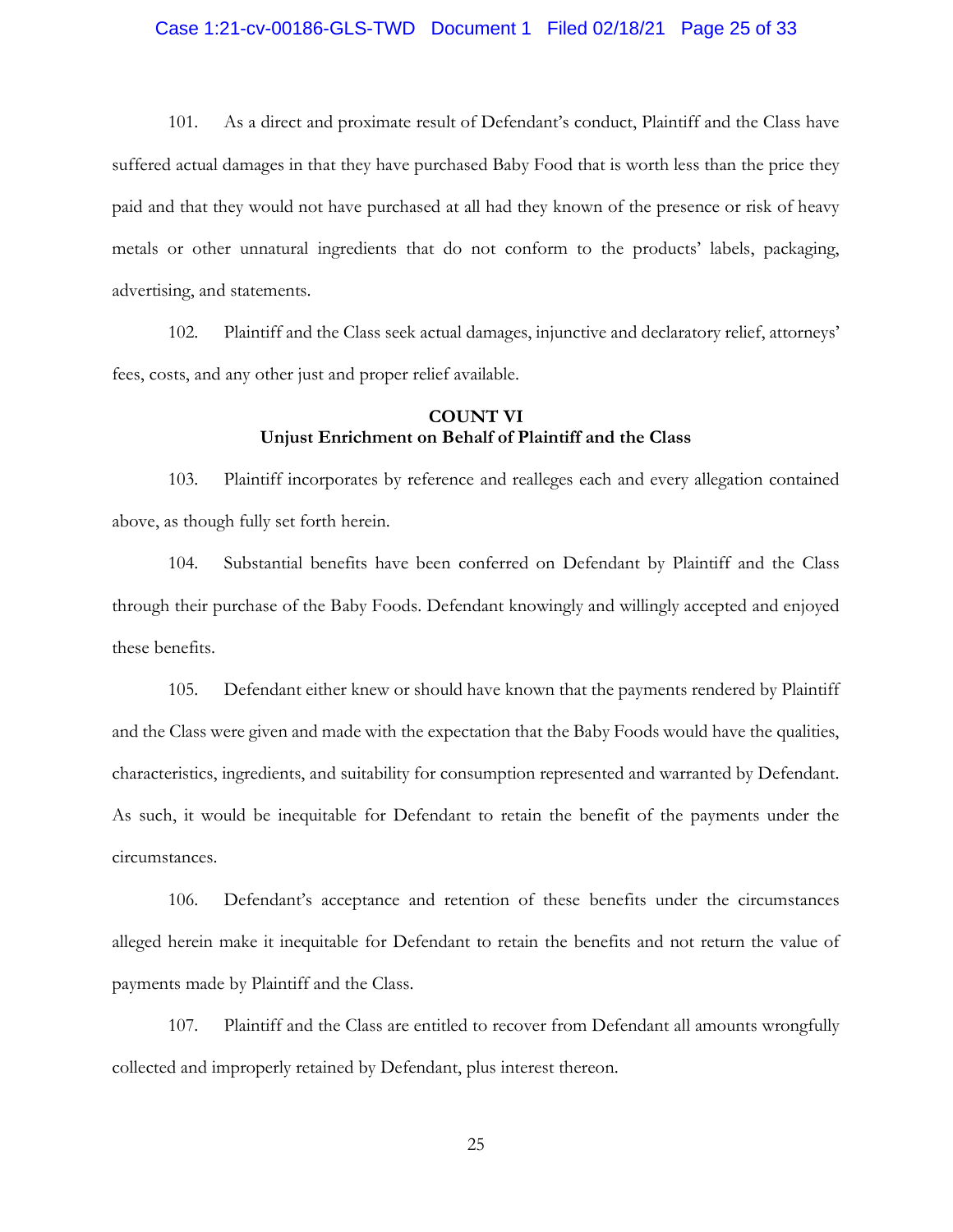Case 1:21-cv-00186-GLS-TWD Document 1 Filed 02/18/21 Page 26 of 33

108. Plaintiff and the Class seek actual damages, injunctive and declaratory relief, attorneys' fees, costs, and any other just and proper relief available.

### COUNT VII

# Violation of California's Consumer Legal Remedies Act, California Civil Code, on behalf of Plaintiff and the California Sub-Class

109. Plaintiff incorporates by reference and realleges each and every allegation contained above, as though fully set forth herein.

110. Plaintiff and each California Sub-Class member is a "consumer," as that term is defined in California Civil Code section 1761(d).

111. The Baby Foods are "goods," as that term is defined in California Civil Code section  $1761(a)$ .

112. Defendant is a "person" as that term is defined in California Civil Code section  $1761(c)$ .

113. Plaintiff and each proposed California Sub-Class member's purchase of Defendant's products constituted a "transaction," as that term is defined in California Civil Code section 1761(e).

114. Defendant's conduct alleged herein violated the following provisions of California's Consumer Legal Remedies Act (the "CLRA"):

- A. California Civil Code section 1770(a)(5), by negligently, recklessly, and/or intentionally representing that the Baby Foods are:
	- i. Natural;
	- ii. Appropriate for certain "Stage[s]" of babies; and
	- iii. "Real food for babies."
- B. California Civil Code section 1770(a)(7), by negligently, recklessly, and/or intentionally misrepresenting that the Baby Foods were of a particular standard, quality, or grade, when they were of another;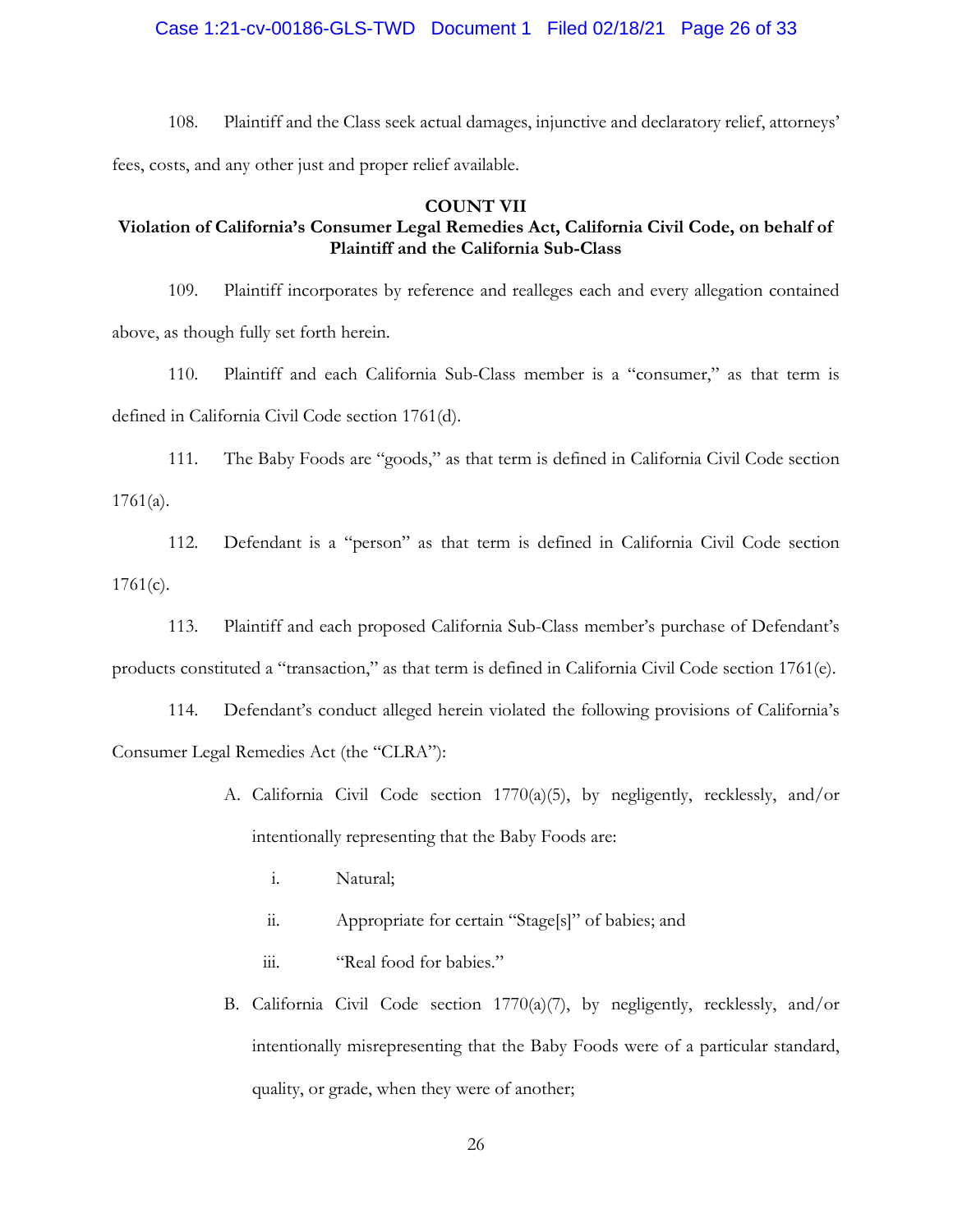- C. California Civil Code section 1770(a)(9), by negligently, recklessly, and/or intentionally advertising the Baby Foods with intent not to sell them as advertised; and
- D. California Civil Code section 1770(a)(16) by representing that the Baby Foods have been supplied in accordance with previous representations when they have not.

115. In accordance with CLRA section 1782(d), Plaintiff and the California Sub-Class are entitled, under CLRA section 1780, to recover and obtain the following relief for Defendant's violation of CLRA sections  $1770(a)(5)$ ,  $(7)$ ,  $(9)$ , and  $(16)$ :

A. Restitution of property under CLRA section 1780(a)(1);

B. Any other relief the Court deems proper under CLRA section 1780(a)(5).

116. As a direct and proximate result of these violations, Plaintiff and the California Sub-Class have been harmed, and that harm will continue unless Defendant is enjoined from using the misleading marketing described herein in any manner in connection with the advertising and sale of the Baby Foods.

117. Plaintiff seeks an award of attorneys' fees pursuant to, inter alia, California Civil Code section 1780(e) and California Code of Civil Procedure section 1021.5.

#### COUNT VIII

# Violation of California's False Advertising Law, California Business & Professions Code § 17500, et seq., on Behalf of Plaintiff and the California Sub-Class

118. Plaintiff incorporates by reference and realleges each and every allegation contained above, as though fully set forth herein.

119. California's False Advertising Law prohibits any statement in connection with the sale of goods "which is untrue or misleading." Cal. Bus. & Prof. Code § 17500.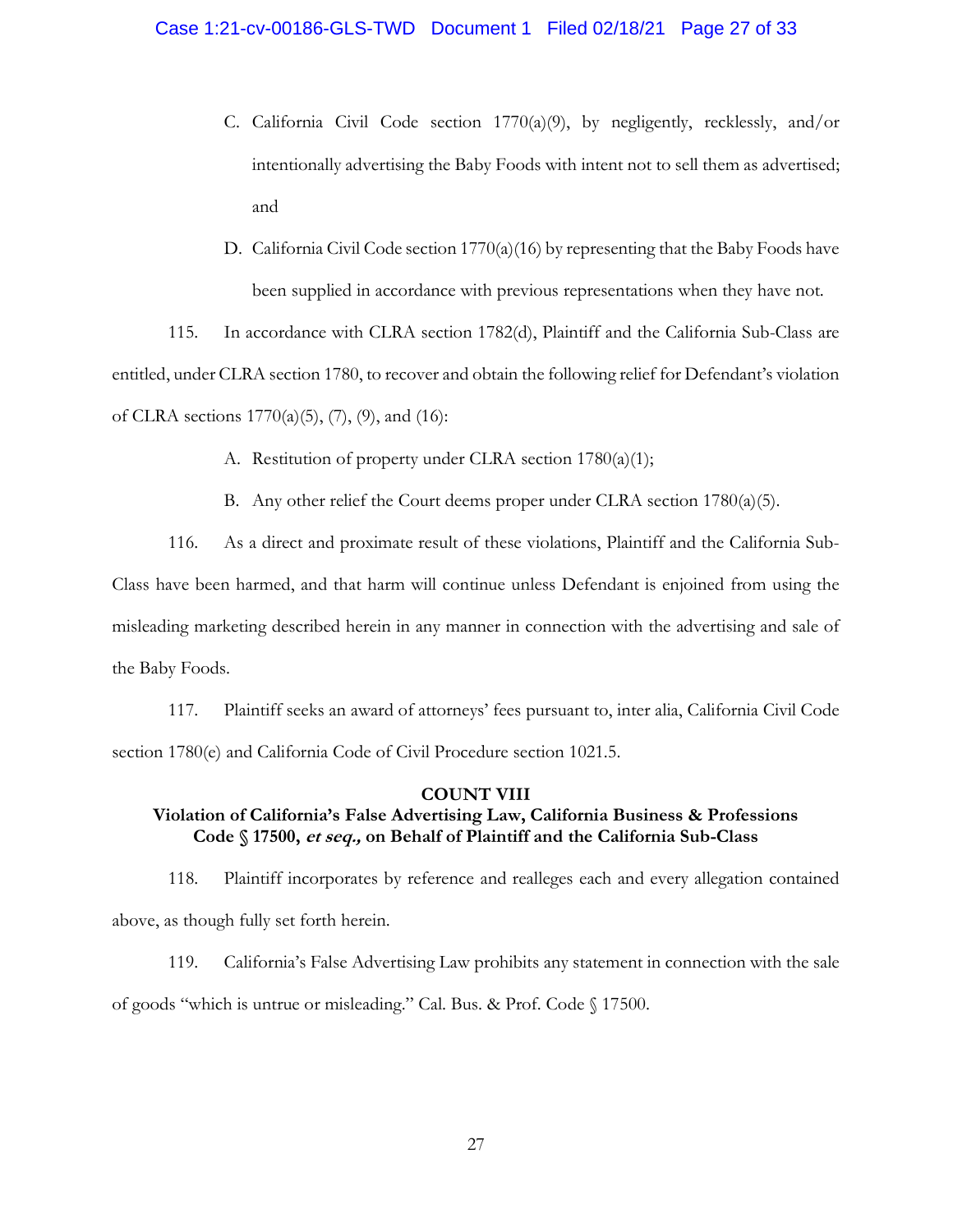# Case 1:21-cv-00186-GLS-TWD Document 1 Filed 02/18/21 Page 28 of 33

120. As set forth herein, Defendant's claims that the Baby Foods are natural, nutritious, quality, pure, healthy, and safe for consumption by babies are literally false and likely to deceive the public.

121. Defendant's claims that the Baby Foods are natural, nutritious, superior quality, pure, healthy, and safe for consumption by babies are untrue and misleading, as is failing to disclose the presence or risk of heavy metals in the Baby Foods.

122. Defendant knew, or reasonably should have known, that all these claims were untrue or misleading.

123. Defendant's conduct is ongoing and continuing, such that prospective injunctive relief is necessary, especially given Plaintiff's desire to purchase these products in the future if they can be assured that, so long as the Baby Foods are, as advertised, natural, nutritious, superior, quality, pure, healthy, and safe for consumption and do not contain heavy metals or any other ingredients or contaminants that do not conform to the packaging claims.

124. Plaintiff and members of the California Sub-Class are entitled to injunctive and equitable relief, and restitution in the amount they spend on the Baby Foods.

#### COUNT IX

# Violation of California's False Advertising Law, California Business & Professions Code § 17200, et seq., on Behalf of Plaintiff and the California Sub-Class

125. Plaintiff incorporates by reference and realleges each and every allegation contained above, as though fully set forth herein.

126. The Unfair Competition Law prohibits any "unlawful, unfair or fraudulent business act or practice." Cal. Bus. & Prof. Code § 17200.

127. Defendant's statements that the Baby Foods are nutritious, superior quality, pure, natural, healthy, and safe for consumption by babies are literally false and likely to deceive the public,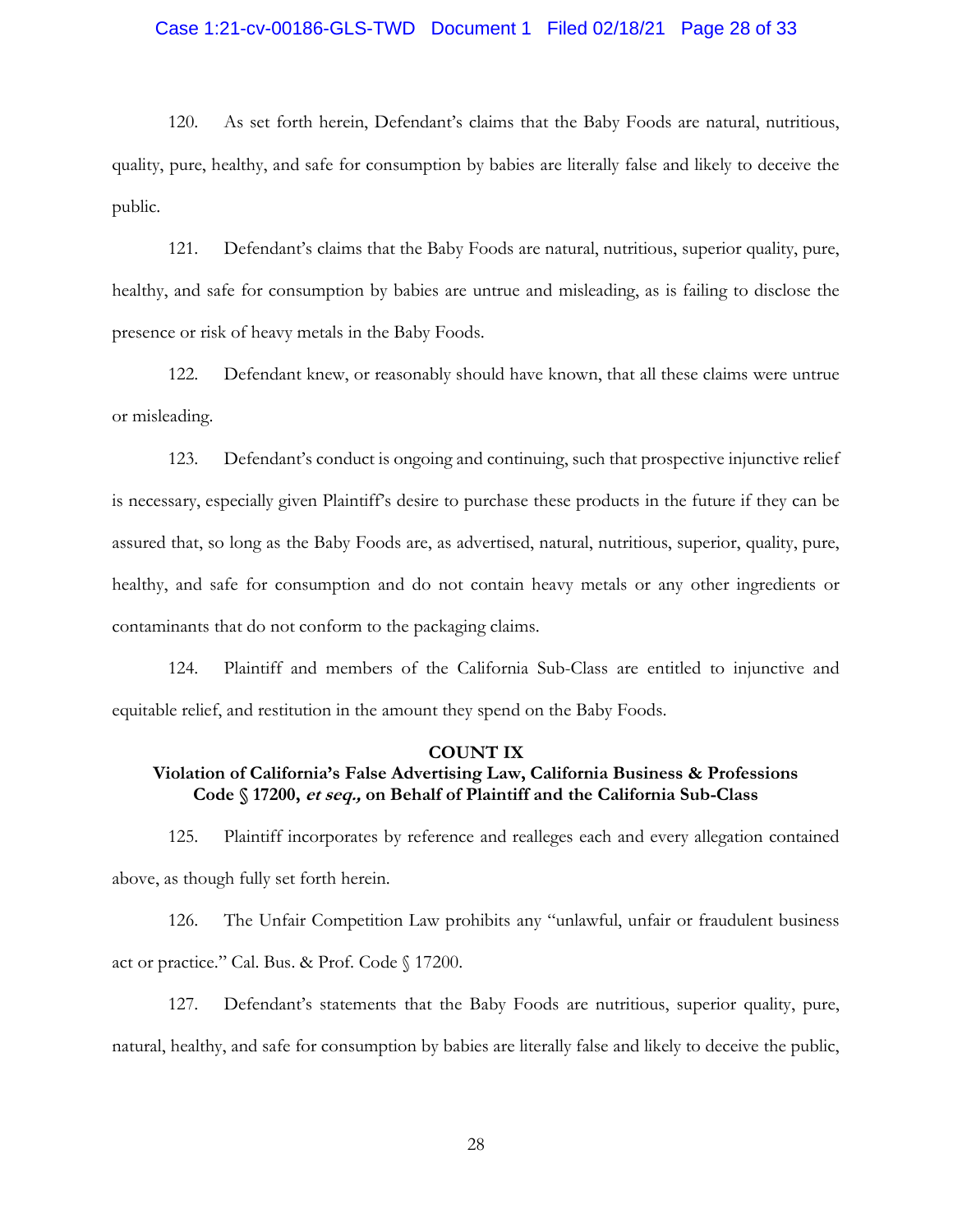# Case 1:21-cv-00186-GLS-TWD Document 1 Filed 02/18/21 Page 29 of 33

as is Defendant's failing to make any mention of the presence or risk of heavy metals in the Baby Foods.

128. Defendant has advertised the Baby Foods with false or misleading claims, such that Defendant's actions as alleged herein violate at least the following laws:

- A. The CLRA, California Business & Professions Code sections 1750, et seq.; and
- B. The False Advertising Law, California Business & Professions Code sections 17500, et seq.

129. Defendant's conduct with respect to the labeling, packaging, advertising, marketing, and sale of the Baby Foods is unfair because Defendant's conduct was immoral, unethical, unscrupulous, or substantially injurious to consumers and the utility of its conduct, if any, does not outweigh the gravity of the harm to its victims.

130. Defendant's conduct with respect to the labeling, packaging, advertising, marketing, and sale of the Baby Foods is also unfair because it violates public policy as declared by specific constitutional, statutory, or regulatory provisions, including, but not limited to, the False Advertising Law and the CLRA.

131. Defendant's conduct with respect to the labeling, packaging, advertising, marketing, and sale of the Baby Foods is also unfair because the consumer injury is substantial, not outweighed by benefits to consumers or competition, and not one that consumers themselves can reasonably avoid.

132. In accordance with California Business & Professions Code section 17203, Plaintiff and the California Sub-Class seek an order enjoining Defendant from continuing to conduct business through fraudulent and unlawful acts and practices and to commence a corrective advertising campaign. Defendant's conduct is ongoing and continuing, such that prospective injunctive relief is necessary.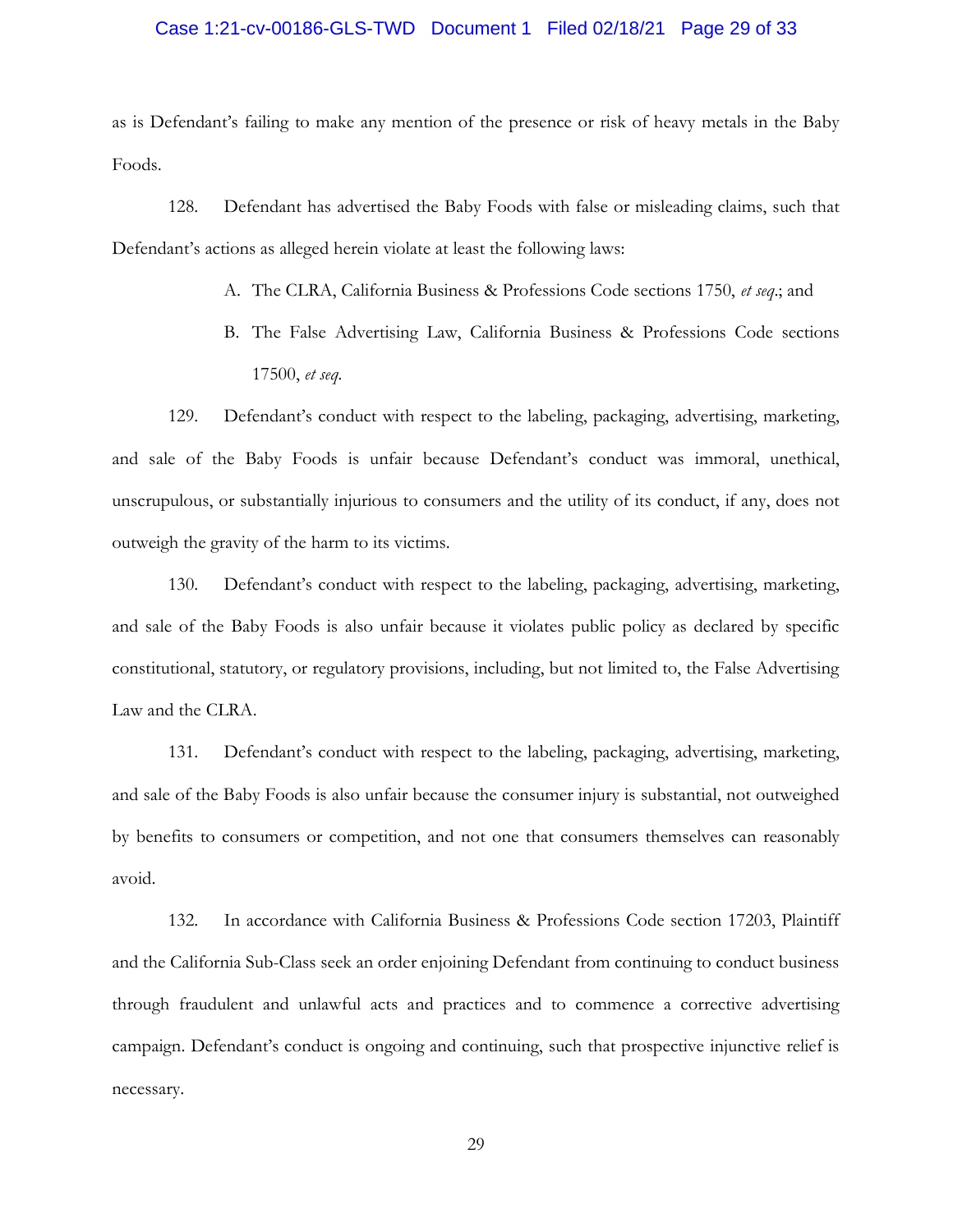# Case 1:21-cv-00186-GLS-TWD Document 1 Filed 02/18/21 Page 30 of 33

133. On behalf of herself and the California Sub-Class, Plaintiff also seeks an order for the restitution of all monies from the sale of the Baby Foods, which were unjustly acquired through acts of fraudulent, unfair, or unlawful competition.

#### COUNT X

# Violation of New Jersey's Consumer Fraud Act for Fraud in Connection with Sale or Advertisement of Merchandise, N.J. Stat. Ann. § 56:8-1, et seq., on Behalf of Plaintiff and the New Jersey Sub-Class

134. Plaintiff incorporates by reference and realleges each and every allegation contained above, as though fully set forth herein.

135. New Jersey's Consumer Fraud Act prohibits the "act, use or employment by any person of unconscionable commercial practice, deceptive, fraud, false pretense, false promise, misrepresentation, or the knowing, concealment, suppression, or omission of any material fact with intent that others rely upon such concealment, suppression or omission, in connection with the sale or advertisement of any merchandise[.]" N.J. Stat. Ann. § 56:8-2.

136. Defendant's representations related to the Baby Foods, as described herein, are advertisements as defined by N.J. Stat. Ann. § 56:8-1(a).

137. The Baby Foods sold by Defendant are merchandise as defined by N.J. Stat. Ann. §  $56:8-1(c)$ .

138. Defendant is a person as defined by N.J. Stat. Ann. § 56:8-1(d).

139. As set forth herein, Defendant's claims that the Baby Foods are natural, nutritious, quality, pure, healthy, and safe for consumption by babies are literally false and likely to deceive the public.

140. Defendant's claims that the Baby Foods are natural, nutritious, superior quality, pure, healthy, and safe for consumption by babies are true and misleading, as is failing to disclose the presence or risk of heavy metals in the Baby Foods.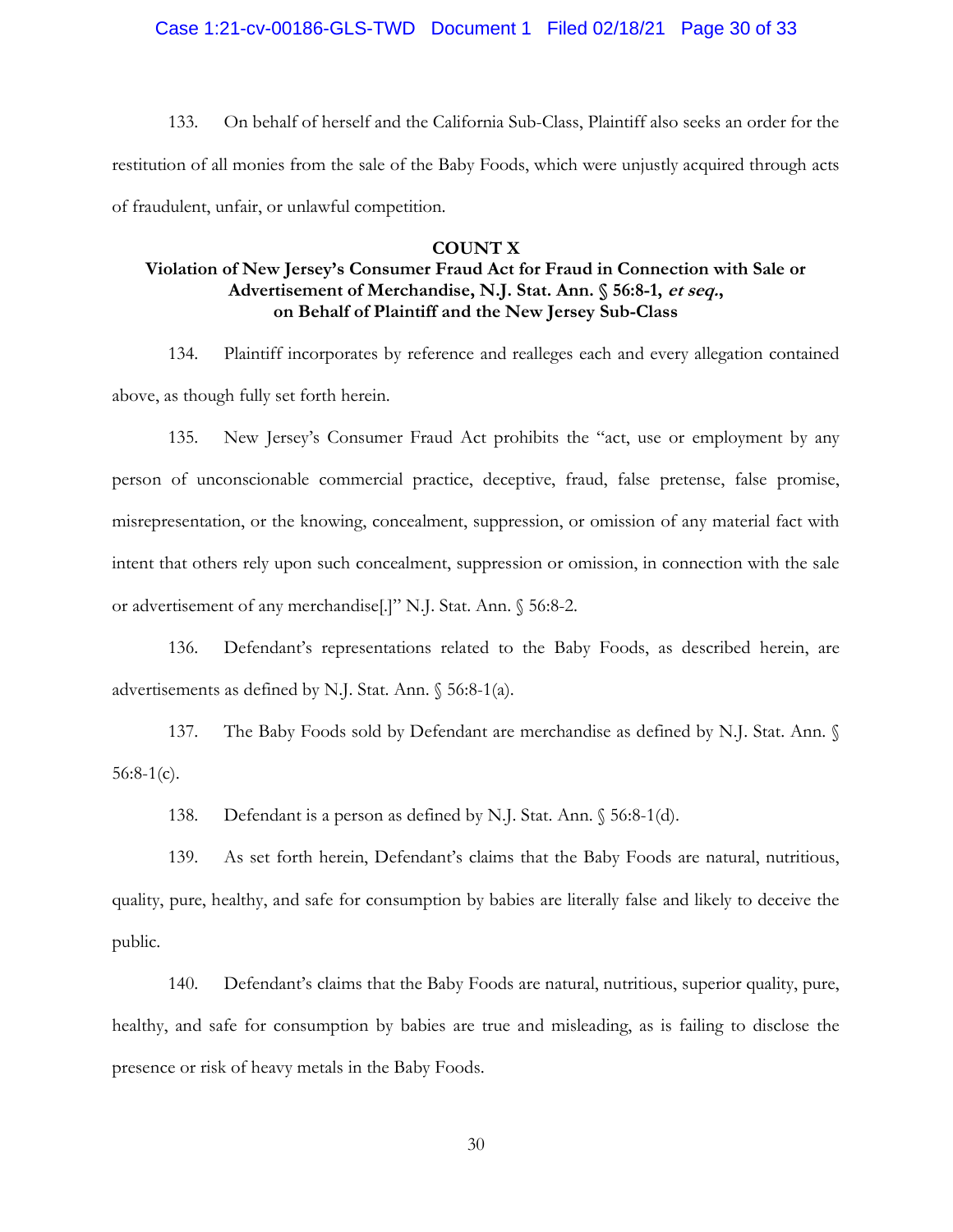# Case 1:21-cv-00186-GLS-TWD Document 1 Filed 02/18/21 Page 31 of 33

141. Defendant knew, or reasonably should have known, that all these claims were untrue or misleading.

142. Defendant's conduct is ongoing and continuing, such that prospective injunctive relief is necessary, especially given Plaintiff's desire to purchase these products in the future if she can be assured that the Baby Foods are, as advertised, natural, nutritious, superior, quality, pure, healthy, and safe for consumption and that they do not contain heavy metals or any other ingredients or contaminants that do not conform to the packaging claims.

143. Plaintiff and members of the New Jersey Sub-Class are entitled to and seek:

- A. Injunctive and equitable relief, pursuant to N.J. Stat. Ann. § 56:8-159(a);
- B. Actual damages, pursuant to N.J. Stat. Ann. § 56:8-159(b); and

C. Treble damages, costs, and attorneys' fees, pursuant to N.J. Stat. Ann. § 56:8-19.

#### PRAYER FOR RELIEF

WHEREFORE, Plaintiff, individually and behalf of all others similarly situated, prays for judgment against the Defendant as to each and every count, including:

A. An order declaring this action to be a proper class action, appointing Plaintiff and her counsel to represent the Class, and requiring Defendant to bear the costs of class notice;

B. An order enjoining Defendant from selling the Baby Foods until the levels of heavy metals are removed or full disclosure of the presence of such appears on all labels, packaging, and advertising;

C. An order enjoining Defendant from selling the Baby Foods in any manner or suggestion implying that they are healthy, natural, and safe for consumption;

D. An order requiring Defendant to engage in a corrective advertising campaign and engage in further necessary affirmative injunctive relief, such as recalling existing products;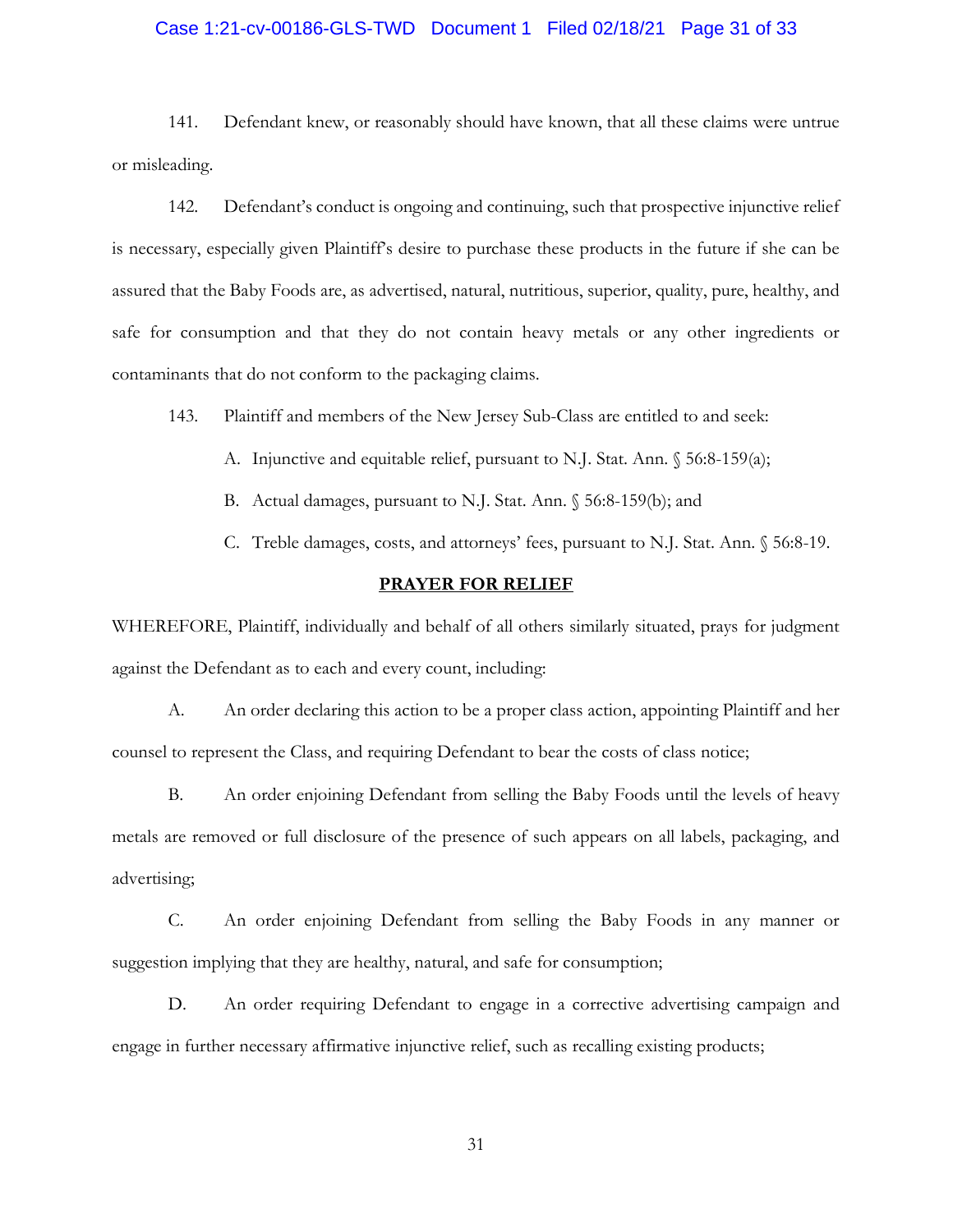#### Case 1:21-cv-00186-GLS-TWD Document 1 Filed 02/18/21 Page 32 of 33

E. An order awarding declaratory relief, and any further retrospective or prospective injunctive relief permitted by law or equity, including enjoining Defendant from containing the unlawful practices alleged herein, and injunctive relief to remedy Defendant's past conduct;

F. An order requiring Defendant to pay restitution to restore all funds acquired by means of any act or practice declared by this Court to be an unlawful, unfair, or fraudulent business act or practice, untrue or misleading advertising, or a violation of law, plus pre- and post-judgment interest thereon;

G. An order requiring Defendant to disgorge or return all monies, revenues, and profits obtained by means of any wrongful or unlawful act or practice;

H. An order requiring Defendant to pay all actual damages permitted under the counts alleged herein;

I. An order requiring Defendant to pay punitive damages on any count so allowable;

J. An order awarding attorneys' fees and costs, including the costs of pre-suit investigation, to Plaintiff and the Class; and

K. An order providing for all other such equitable relief as may be just and proper.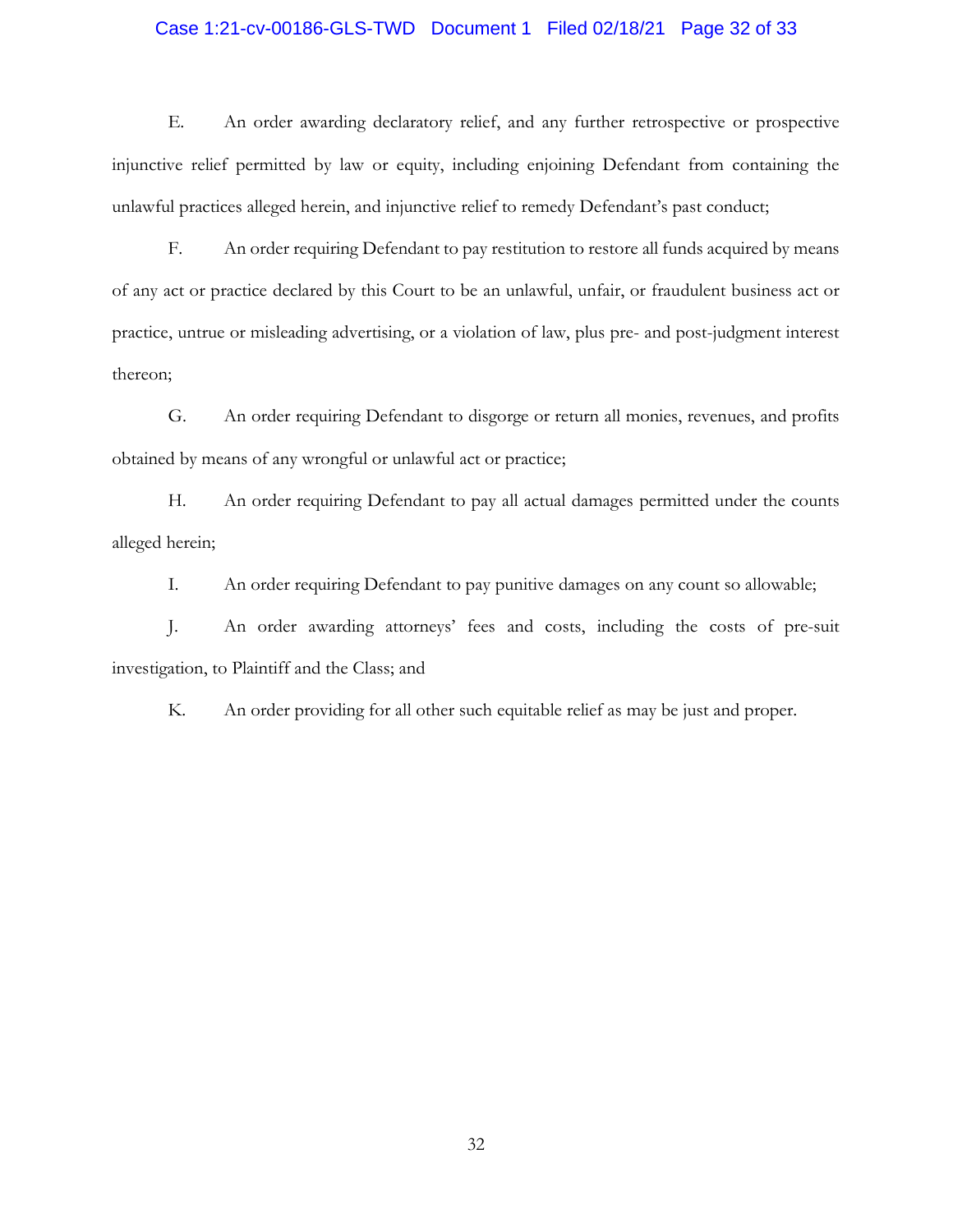Case 1:21-cv-00186-GLS-TWD Document 1 Filed 02/18/21 Page 33 of 33

#### JURY DEMAND

Plaintiff hereby demands a trial by jury on all issues so triable.

Dated: February 18, 2021 By: S/Jonathan Tycko

 Jonathan K. Tycko Bar Number: 517275 Hassan A. Zavareei (*pro hac vice* to be filed) Allison W. Parr (*pro hac vice* to be filed) TYCKO & ZAVAREEI LLP 1828 L Street, NW Suite 1000 Washington, DC 20036 Telephone: (202) 973-0900 Facsimile: (202) 973-0950 jtycko@tzlegal.com hzavareei@tzlegal.com aparr@tzlegal.com

Annick M. Persinger (*pro hac vice* to be filed) TYCKO & ZAVAREEI LLP 1970 Broadway, Suite 1070 Oakland, CA 94612 Telephone: (510) 254-6808 Facsimile: (202) 973-0950 apersinger@tzlegal.com

Counsel for Plaintiff and the Putative Class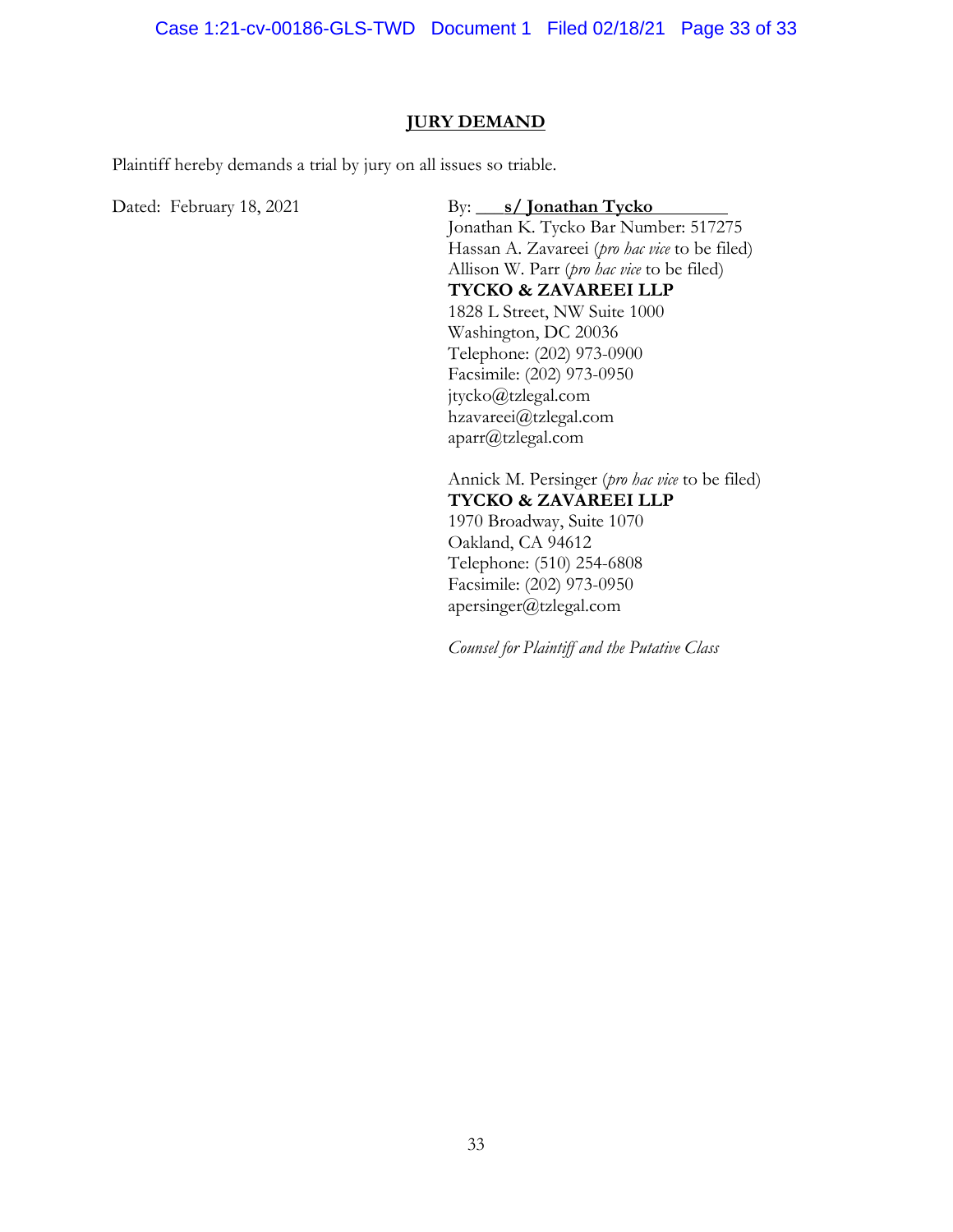# $L_{\rm JS\,44\,~(Rev.~10/20)}$  Case 1:21-cv-00186-GLSTWP COVER SHEFILE Filed 02/18/221-Page 1 of 2

|                                                                                                         | The JS 44 civil cover sheet and the information contained herein neither replace nor supplement the filing and service of pleadings or other papers as required by law, except as<br>provided by local rules of court. This form, approved by the Judicial Conference of the United States in September 1974, is required for the use of the Clerk of Court for the<br>purpose of initiating the civil docket sheet. (SEE INSTRUCTIONS ON NEXT PAGE OF THIS FORM.) |                                                                                                                                                                                                         |                                                                                     |                                                 |                                                                  |                                                   |                                                       |                       |  |
|---------------------------------------------------------------------------------------------------------|--------------------------------------------------------------------------------------------------------------------------------------------------------------------------------------------------------------------------------------------------------------------------------------------------------------------------------------------------------------------------------------------------------------------------------------------------------------------|---------------------------------------------------------------------------------------------------------------------------------------------------------------------------------------------------------|-------------------------------------------------------------------------------------|-------------------------------------------------|------------------------------------------------------------------|---------------------------------------------------|-------------------------------------------------------|-----------------------|--|
| I. (a) PLAINTIFFS                                                                                       |                                                                                                                                                                                                                                                                                                                                                                                                                                                                    |                                                                                                                                                                                                         | <b>DEFENDANTS</b>                                                                   |                                                 |                                                                  |                                                   |                                                       |                       |  |
| Doyle, Mattia, on behalf of herself and all others similarly<br>situated                                |                                                                                                                                                                                                                                                                                                                                                                                                                                                                    |                                                                                                                                                                                                         | <b>Beech-Nut Nutrition Company</b>                                                  |                                                 |                                                                  |                                                   |                                                       |                       |  |
| (b) County of Residence of First Listed Plaintiff<br>Orange CTY, CA<br>(EXCEPT IN U.S. PLAINTIFF CASES) |                                                                                                                                                                                                                                                                                                                                                                                                                                                                    | County of Residence of First Listed Defendant<br><b>Montgomery CTY, NY</b><br>(IN U.S. PLAINTIFF CASES ONLY)<br>IN LAND CONDEMNATION CASES, USE THE LOCATION OF<br>NOTE:<br>THE TRACT OF LAND INVOLVED. |                                                                                     |                                                 |                                                                  |                                                   |                                                       |                       |  |
|                                                                                                         | (c) Attorneys (Firm Name, Address, and Telephone Number)                                                                                                                                                                                                                                                                                                                                                                                                           |                                                                                                                                                                                                         | Attorneys (If Known)                                                                |                                                 |                                                                  |                                                   |                                                       |                       |  |
|                                                                                                         | Jonathan K. Tycko, Tycko & Zavareei LLP, 1828 L ST NW STE<br>1000, Washington, DC 20036, 202-973-0900                                                                                                                                                                                                                                                                                                                                                              |                                                                                                                                                                                                         |                                                                                     |                                                 |                                                                  |                                                   |                                                       |                       |  |
|                                                                                                         | <b>II. BASIS OF JURISDICTION</b> (Place an "X" in One Box Only)                                                                                                                                                                                                                                                                                                                                                                                                    |                                                                                                                                                                                                         | <b>III. CITIZENSHIP OF PRINCIPAL PARTIES</b> (Place an "X" in One Box for Plaintiff |                                                 |                                                                  |                                                   |                                                       |                       |  |
| U.S. Government<br>$\vert$ 1                                                                            | <b>Federal Question</b><br>$\overline{3}$                                                                                                                                                                                                                                                                                                                                                                                                                          |                                                                                                                                                                                                         | (For Diversity Cases Only)<br><b>PTF</b>                                            | <b>DEF</b>                                      |                                                                  | and One Box for Defendant)                        | PTF                                                   | DEF                   |  |
| Plaintiff                                                                                               | (U.S. Government Not a Party)                                                                                                                                                                                                                                                                                                                                                                                                                                      |                                                                                                                                                                                                         | Citizen of This State<br>$\vert$   1                                                | -1                                              | Incorporated or Principal Place<br>of Business In This State     |                                                   | $\overline{4}$                                        | $\sqrt{\mathbf{x}}$ 4 |  |
| U.S. Government<br>$\overline{12}$<br>Defendant                                                         | $ \mathbf{x} $ 4<br>Diversity<br>(Indicate Citizenship of Parties in Item III)                                                                                                                                                                                                                                                                                                                                                                                     |                                                                                                                                                                                                         | $ \mathbf{x} $ 2<br>Citizen of Another State                                        | 2                                               | Incorporated and Principal Place<br>of Business In Another State |                                                   | 5                                                     | l 15                  |  |
|                                                                                                         |                                                                                                                                                                                                                                                                                                                                                                                                                                                                    |                                                                                                                                                                                                         | Citizen or Subject of a<br>$ $   3<br>Foreign Country                               | 3                                               | Foreign Nation                                                   |                                                   | 6                                                     | $\vert$   6           |  |
| <b>IV. NATURE OF SUIT</b> (Place an "X" in One Box Only)                                                |                                                                                                                                                                                                                                                                                                                                                                                                                                                                    |                                                                                                                                                                                                         |                                                                                     |                                                 | Click here for: Nature of Suit Code Descriptions.                |                                                   |                                                       |                       |  |
| <b>CONTRACT</b><br>110 Insurance                                                                        | <b>TORTS</b><br>PERSONAL INJURY<br>PERSONAL INJURY                                                                                                                                                                                                                                                                                                                                                                                                                 |                                                                                                                                                                                                         | <b>FORFEITURE/PENALTY</b>                                                           |                                                 | <b>BANKRUPTCY</b>                                                |                                                   | <b>OTHER STATUTES</b>                                 |                       |  |
| 120 Marine                                                                                              | 365 Personal Injury -<br>310 Airplane                                                                                                                                                                                                                                                                                                                                                                                                                              |                                                                                                                                                                                                         | 625 Drug Related Seizure<br>of Property 21 USC 881                                  | 423 Withdrawal                                  | 422 Appeal 28 USC 158                                            | 375 False Claims Act<br>376 Qui Tam (31 USC       |                                                       |                       |  |
| 130 Miller Act<br>140 Negotiable Instrument                                                             | 315 Airplane Product<br>Product Liability<br>Liability<br>367 Health Care/                                                                                                                                                                                                                                                                                                                                                                                         |                                                                                                                                                                                                         | 690 Other                                                                           |                                                 | 28 USC 157                                                       | 3729(a)<br>400 State Reapportionment              |                                                       |                       |  |
| 150 Recovery of Overpayment                                                                             | 320 Assault, Libel &<br>Pharmaceutical<br>Slander<br>Personal Injury                                                                                                                                                                                                                                                                                                                                                                                               |                                                                                                                                                                                                         |                                                                                     |                                                 | <b>PROPERTY RIGHTS</b>                                           | 410 Antitrust<br>430 Banks and Banking            |                                                       |                       |  |
| & Enforcement of Judgment<br>151 Medicare Act                                                           | 330 Federal Employers'<br>Product Liability                                                                                                                                                                                                                                                                                                                                                                                                                        |                                                                                                                                                                                                         |                                                                                     | 820 Copyrights<br>830 Patent                    |                                                                  | 450 Commerce                                      |                                                       |                       |  |
| 152 Recovery of Defaulted<br><b>Student Loans</b>                                                       | 368 Asbestos Personal<br>Liability<br>340 Marine<br><b>Injury Product</b>                                                                                                                                                                                                                                                                                                                                                                                          |                                                                                                                                                                                                         |                                                                                     |                                                 | 835 Patent - Abbreviated<br>New Drug Application                 | 460 Deportation<br>470 Racketeer Influenced and   |                                                       |                       |  |
| (Excludes Veterans)                                                                                     | 345 Marine Product<br>Liability                                                                                                                                                                                                                                                                                                                                                                                                                                    |                                                                                                                                                                                                         |                                                                                     | 840 Trademark                                   |                                                                  |                                                   | Corrupt Organizations                                 |                       |  |
| 153 Recovery of Overpayment<br>of Veteran's Benefits                                                    | PERSONAL PROPERTY<br>Liability<br>350 Motor Vehicle<br>370 Other Fraud                                                                                                                                                                                                                                                                                                                                                                                             |                                                                                                                                                                                                         | <b>LABOR</b><br>710 Fair Labor Standards                                            |                                                 | 880 Defend Trade Secrets<br>Act of 2016                          | 480 Consumer Credit                               | $(15$ USC 1681 or 1692)                               |                       |  |
| 160 Stockholders' Suits<br>190 Other Contract                                                           | 355 Motor Vehicle<br>371 Truth in Lending<br>380 Other Personal<br>Product Liability                                                                                                                                                                                                                                                                                                                                                                               |                                                                                                                                                                                                         | Act<br>720 Labor/Management                                                         |                                                 | <b>SOCIAL SECURITY</b>                                           | 485 Telephone Consumer                            |                                                       |                       |  |
| 195 Contract Product Liability                                                                          | 360 Other Personal<br><b>Property Damage</b>                                                                                                                                                                                                                                                                                                                                                                                                                       |                                                                                                                                                                                                         | Relations                                                                           |                                                 | 861 HIA (1395ff)                                                 |                                                   | Protection Act<br>490 Cable/Sat TV                    |                       |  |
| 196 Franchise                                                                                           | 385 Property Damage<br>Injury<br>362 Personal Injury -<br>Product Liability                                                                                                                                                                                                                                                                                                                                                                                        |                                                                                                                                                                                                         | 740 Railway Labor Act<br>751 Family and Medical                                     |                                                 | 862 Black Lung (923)<br>863 DIWC/DIWW (405(g))                   | Exchange                                          | 850 Securities/Commodities/                           |                       |  |
| <b>REAL PROPERTY</b>                                                                                    | Medical Malpractice<br><b>PRISONER PETITIONS</b><br><b>CIVIL RIGHTS</b>                                                                                                                                                                                                                                                                                                                                                                                            |                                                                                                                                                                                                         | Leave Act<br>790 Other Labor Litigation                                             | 864 SSID Title XVI<br>$\boldsymbol{\mathsf{x}}$ |                                                                  |                                                   | 890 Other Statutory Actions<br>891 Agricultural Acts  |                       |  |
| 210 Land Condemnation                                                                                   | 440 Other Civil Rights<br><b>Habeas Corpus:</b>                                                                                                                                                                                                                                                                                                                                                                                                                    |                                                                                                                                                                                                         | 791 Employee Retirement                                                             | 865 RSI (405(g))                                |                                                                  | 893 Environmental Matters                         |                                                       |                       |  |
| 220 Foreclosure<br>230 Rent Lease & Ejectment                                                           | 441 Voting<br>463 Alien Detainee<br>442 Employment<br>510 Motions to Vacate                                                                                                                                                                                                                                                                                                                                                                                        |                                                                                                                                                                                                         | Income Security Act                                                                 |                                                 | <b>FEDERAL TAX SUITS</b><br>870 Taxes (U.S. Plaintiff            | 895 Freedom of Information<br>Act                 |                                                       |                       |  |
| 240 Torts to Land                                                                                       | 443 Housing/<br>Sentence                                                                                                                                                                                                                                                                                                                                                                                                                                           |                                                                                                                                                                                                         |                                                                                     |                                                 | or Defendant)                                                    | 896 Arbitration                                   |                                                       |                       |  |
| 245 Tort Product Liability<br>290 All Other Real Property                                               | 530 General<br>Accommodations<br>445 Amer. w/Disabilities<br>535 Death Penalty                                                                                                                                                                                                                                                                                                                                                                                     |                                                                                                                                                                                                         | <b>IMMIGRATION</b>                                                                  |                                                 | 871 IRS-Third Party<br>26 USC 7609                               | 899 Administrative Procedure                      | Act/Review or Appeal of                               |                       |  |
|                                                                                                         | Employment<br>Other:<br>446 Amer. w/Disabilities -                                                                                                                                                                                                                                                                                                                                                                                                                 |                                                                                                                                                                                                         | 462 Naturalization Application                                                      |                                                 |                                                                  |                                                   | Agency Decision                                       |                       |  |
|                                                                                                         | 540 Mandamus & Other<br>Other<br>550 Civil Rights                                                                                                                                                                                                                                                                                                                                                                                                                  |                                                                                                                                                                                                         | 465 Other Immigration<br>Actions                                                    |                                                 |                                                                  | 950 Constitutionality of<br><b>State Statutes</b> |                                                       |                       |  |
|                                                                                                         | 448 Education<br>555 Prison Condition<br>560 Civil Detainee -                                                                                                                                                                                                                                                                                                                                                                                                      |                                                                                                                                                                                                         |                                                                                     |                                                 |                                                                  |                                                   |                                                       |                       |  |
|                                                                                                         | Conditions of<br>Confinement                                                                                                                                                                                                                                                                                                                                                                                                                                       |                                                                                                                                                                                                         |                                                                                     |                                                 |                                                                  |                                                   |                                                       |                       |  |
| V. ORIGIN (Place an "X" in One Box Only)                                                                |                                                                                                                                                                                                                                                                                                                                                                                                                                                                    |                                                                                                                                                                                                         |                                                                                     |                                                 |                                                                  |                                                   |                                                       |                       |  |
| Original<br>$\sqrt{x}$ <sup>1</sup><br>Proceeding                                                       | $\Box$ 2 Removed from<br>Remanded from<br>3<br><b>State Court</b><br>Appellate Court                                                                                                                                                                                                                                                                                                                                                                               | 74 Reinstated or                                                                                                                                                                                        | 5 Transferred from<br>Reopened<br>(specify)                                         | <b>Another District</b>                         | 6 Multidistrict<br>Litigation -<br>Transfer                      |                                                   | $\neg$ 8 Multidistrict<br>Litigation -<br>Direct File |                       |  |
|                                                                                                         | Cite the U.S. Civil Statute under which you are filing (Do not cite jurisdictional statutes unless diversity):                                                                                                                                                                                                                                                                                                                                                     |                                                                                                                                                                                                         |                                                                                     |                                                 |                                                                  |                                                   |                                                       |                       |  |
| VI. CAUSE OF ACTION                                                                                     | 28 U.S.C. § 1332(d)(2)                                                                                                                                                                                                                                                                                                                                                                                                                                             |                                                                                                                                                                                                         |                                                                                     |                                                 |                                                                  |                                                   |                                                       |                       |  |
|                                                                                                         | Brief description of cause:<br>Plaintiff alleges that Defendant sold purportedly "organic" and "natural" baby food that, in fact, contained harmful levels of heavy metals                                                                                                                                                                                                                                                                                         |                                                                                                                                                                                                         |                                                                                     |                                                 |                                                                  |                                                   |                                                       |                       |  |
| VII. REQUESTED IN<br><b>COMPLAINT:</b>                                                                  | l×l<br>CHECK IF THIS IS A CLASS ACTION<br>UNDER RULE 23, F.R.Cv.P.                                                                                                                                                                                                                                                                                                                                                                                                 |                                                                                                                                                                                                         | <b>DEMAND \$</b><br>\$5,000,000                                                     |                                                 | CHECK YES only if demanded in complaint:<br><b>JURY DEMAND:</b>  | $x$ Yes                                           | N <sub>o</sub>                                        |                       |  |
| VIII. RELATED CASE(S)<br>IF ANY                                                                         | (See instructions):<br><b>JUDGE</b>                                                                                                                                                                                                                                                                                                                                                                                                                                |                                                                                                                                                                                                         |                                                                                     |                                                 |                                                                  |                                                   |                                                       |                       |  |
| DATE                                                                                                    | SIGNATURE OF ATTORNEY OF RECORD                                                                                                                                                                                                                                                                                                                                                                                                                                    |                                                                                                                                                                                                         | DOCKET NUMBER                                                                       |                                                 |                                                                  |                                                   |                                                       |                       |  |
|                                                                                                         |                                                                                                                                                                                                                                                                                                                                                                                                                                                                    |                                                                                                                                                                                                         |                                                                                     |                                                 |                                                                  |                                                   |                                                       |                       |  |
| <b>FOR OFFICE USE ONLY</b>                                                                              | \$402.00                                                                                                                                                                                                                                                                                                                                                                                                                                                           |                                                                                                                                                                                                         |                                                                                     |                                                 |                                                                  |                                                   | TWD                                                   |                       |  |
| <b>RECEIPT#</b><br><b>ANYNDC-5426768</b>                                                                | <b>AMOUNT</b><br><b>APPLYING IFP</b>                                                                                                                                                                                                                                                                                                                                                                                                                               |                                                                                                                                                                                                         | <b>JUDGE</b>                                                                        | <b>GLS</b>                                      | MAG. JUDGE                                                       |                                                   |                                                       |                       |  |